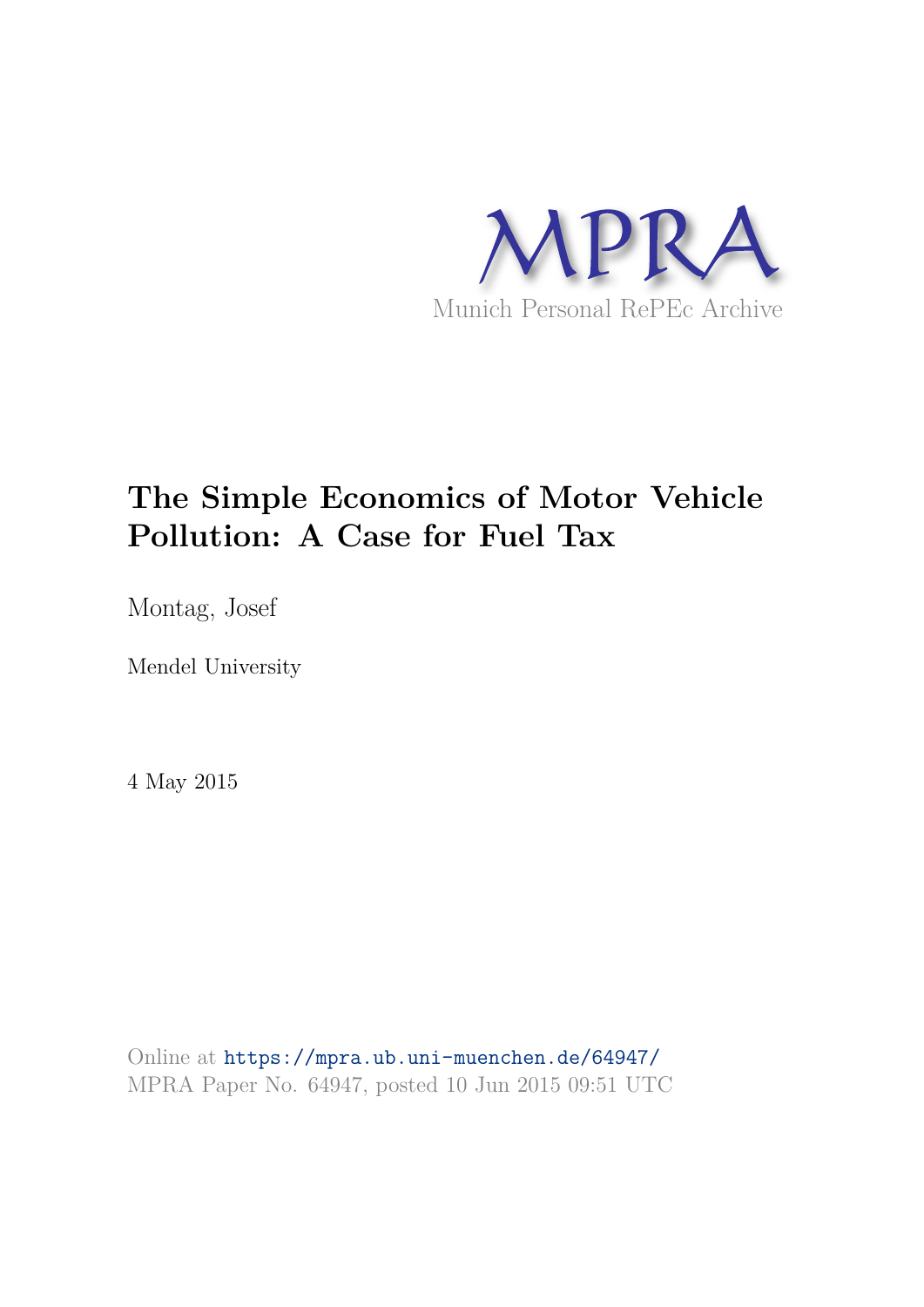# The simple economics of motor vehicle pollution: A case for fuel tax

## Josef Montag\*

The volume of pollution produced by an automobile is determined by driver's behavior along three margins: (i) vehicle selection, (ii) kilometers driven, and (iii) on-road fuel economy. The first two margins have been studied extensively, however the third has received scant attention. How significant is this 'intensive margin'? What would be the optimal policies when it is taken into account? The paper develops and analyzes a simple model of the technical and behavioral mechanisms that determine the volume emissions produced by a car. The results show that an optimal fuel tax would provide drivers with appropriate incentives along all three margins and that only public information is needed for a fuel tax to be set optimally. In contrast, an optimal distance tax would require private information. Lastly, relative to the optimal fuel tax, a simple uniform fuel tax is shown to be progressive. Thus, being already deployed worldwide, a uniform fuel tax is an attractive second-best policy. These findings should be accounted for when designing new mechanisms to alleviate motor vehicle pollution.

Key words: automobile externalities, car pollution,  $CO<sub>2</sub>$  emissions, fuel economy, driving behavior, distance tax, fuel tax.

JEL classification: H23, Q58, R41, R48.

## 1 Introduction

This paper models the tailpipe emissions produced by motor vehicles and policies capable of adjusting drivers' marginal costs for these external costs. Air pollutants, including carbon monoxide (CO), nitrogen oxide  $(NO<sub>x</sub>)$ , hydrocarbons  $(HC)$ , and particulate matter (PM), have been shown to have adverse effects on human health, especially for children (Arceo-Gomez et al., 2012; Chen et al., 2013; Gauderman et al., 2005).  $CO_2$  emissions furthermore contribute significantly to climate change, although there is a debate about its effects and policy responses (Pindyck, 2013; Stern, 2013). The fuel burned in motor vehicles produces all of these emissions and can therefore be considered to result in social and ecological cost (Arceo-Gomez et al., 2012; Bin and Dowlatabadi, 2005; Dietz et al.,

<sup>\*</sup>Faculty of Business and Economics, Mendel University, Zemedˇ elská 1, 613 00 Brno, Czech Republic. ˇ Phone: +420 545 132 340. Email: josef.montag@gmail.com. Permanent address since August 2015: School of Economics, University of the Philippines, Diliman, Quezon City 1101, Philippines.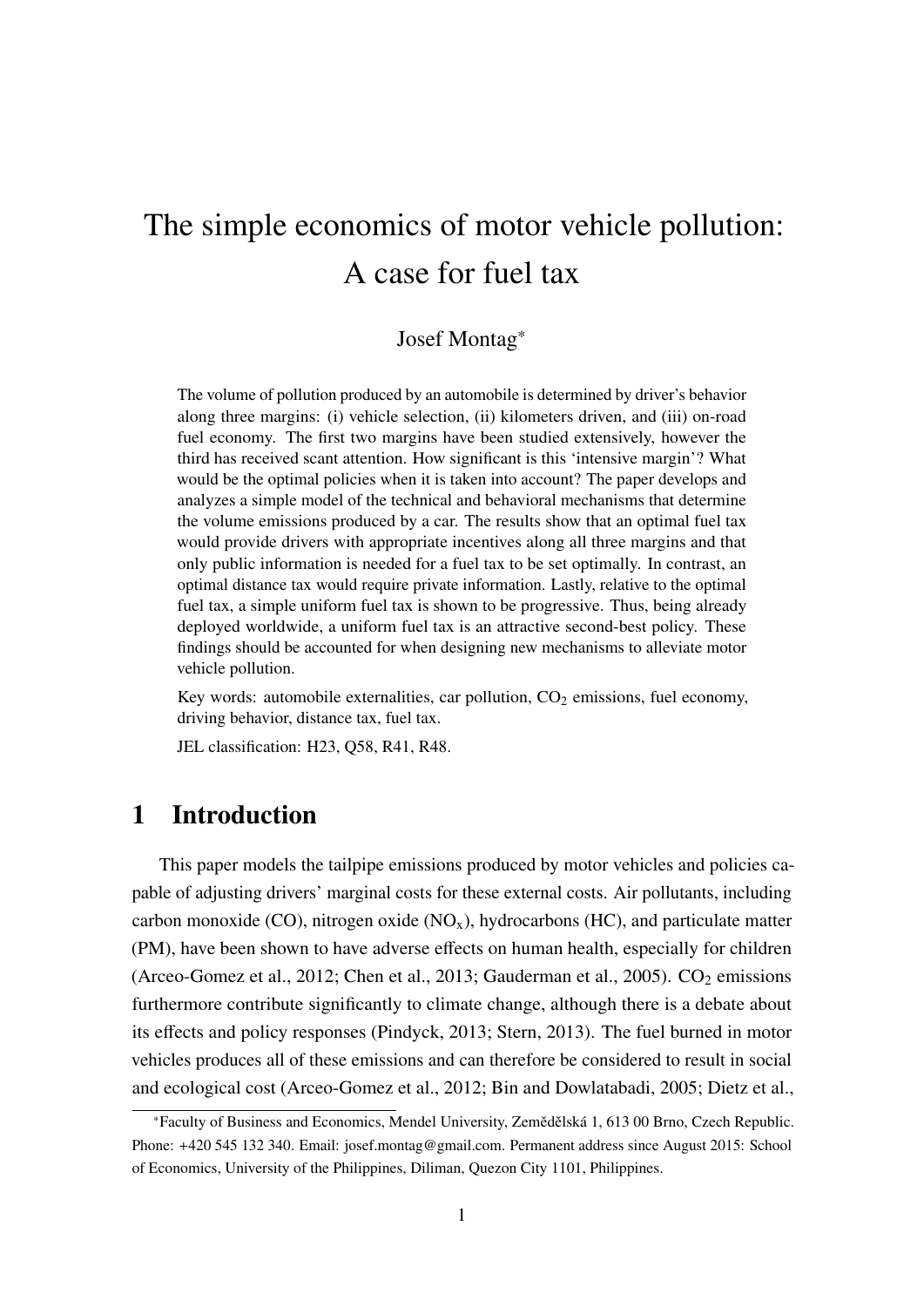2009). The magnitude of these social costs is determined by drivers' behavior along three margins: (i) vehicle selection, (ii) kilometers driven, that is the extensive margin, and (iii) on-road fuel consumption per kilometer, henceforth the intensive margin. Drivers' decisions at the intensive margin include driving style, vehicle maintenance, and other choices affecting on-road fuel consumption.

External costs generate a mismatch between the private marginal costs of driving and the social marginal costs of driving. This means that the amount of driving likely exceeds the socially optimal amount because individual drivers face lower marginal costs relative to the marginal costs born by the society. An analogous argument applies to driving style. Driver behavior along the intensive margin determines the externality per kilometer and thus the total externality.

The existing economics literature concerned with motor vehicle externalities and policies mainly focuses on the extensive margin of motor vehicle use (kilometers driven); the intensive margin (fuel economy and emissions per kilometer) enters only via technical improvements in vehicle efficiency at the production level and subsequent changes in the vehicle stock composition (Austin and Dinan, 2005; Fischer et al., 2007; Frondel and Vance, 2009; Frondel et al., 2012; Fullerton and West, 2002; Greene, 2011; Harrington, 1997; Innes, 1996; Kleit, 2004; Parry and Small, 2005; Parry et al., 2007). This paper differs from these studies in that it explicitly deals with the intensive margin of motor vehicle use, which is determined by the driver-vehicle interaction.1 Intuitively, two identical cars may have different fuel consumption rates if one is driven in the countryside and the other one in urban areas or on highways, if one is more often driven in the summer and the other in the winter, if one is used for short distance commuting and shopping while the other is used for long distance travel, or if one is driven by a risk averse, anticipative, driver and the other by an adrenaline-loving youngster. As a result, these two cars will produce different amount of emissions per kilometer driven.

A number of recent studies have identified the intensive margin of motor vehicle use as an important source of potential energy savings and observe that this has received limited attention from researchers as well as policy makers (Barkenbus, 2010; Carrico et al., 2009; Dietz et al., 2009; Gardner and Stern, 2008; Ko et al., 2010; Onoda, 2009; Tong et al., 2000; Van Mierlo et al., 2004; Vandenbergh and Steinemann, 2007; Vandenbergh et al., 2008).2 Drivers may directly influence the fuel efficiency of their vehicles not only by altering their speed and driving style, but also by trip planning, maintaining correct tire pressure, or regularly changing the air filter.

<sup>1</sup>Although some of the cited papers do mention the impact of driver-vehicle interaction on fuel economy, these effects are usually given only marginal attention and are assumed away in their models (Fullerton and West, 2002; Harrington, 1997; Innes, 1996).

<sup>2</sup>See also Goodwin et al. (2004) and Kobayashi et al. (2009).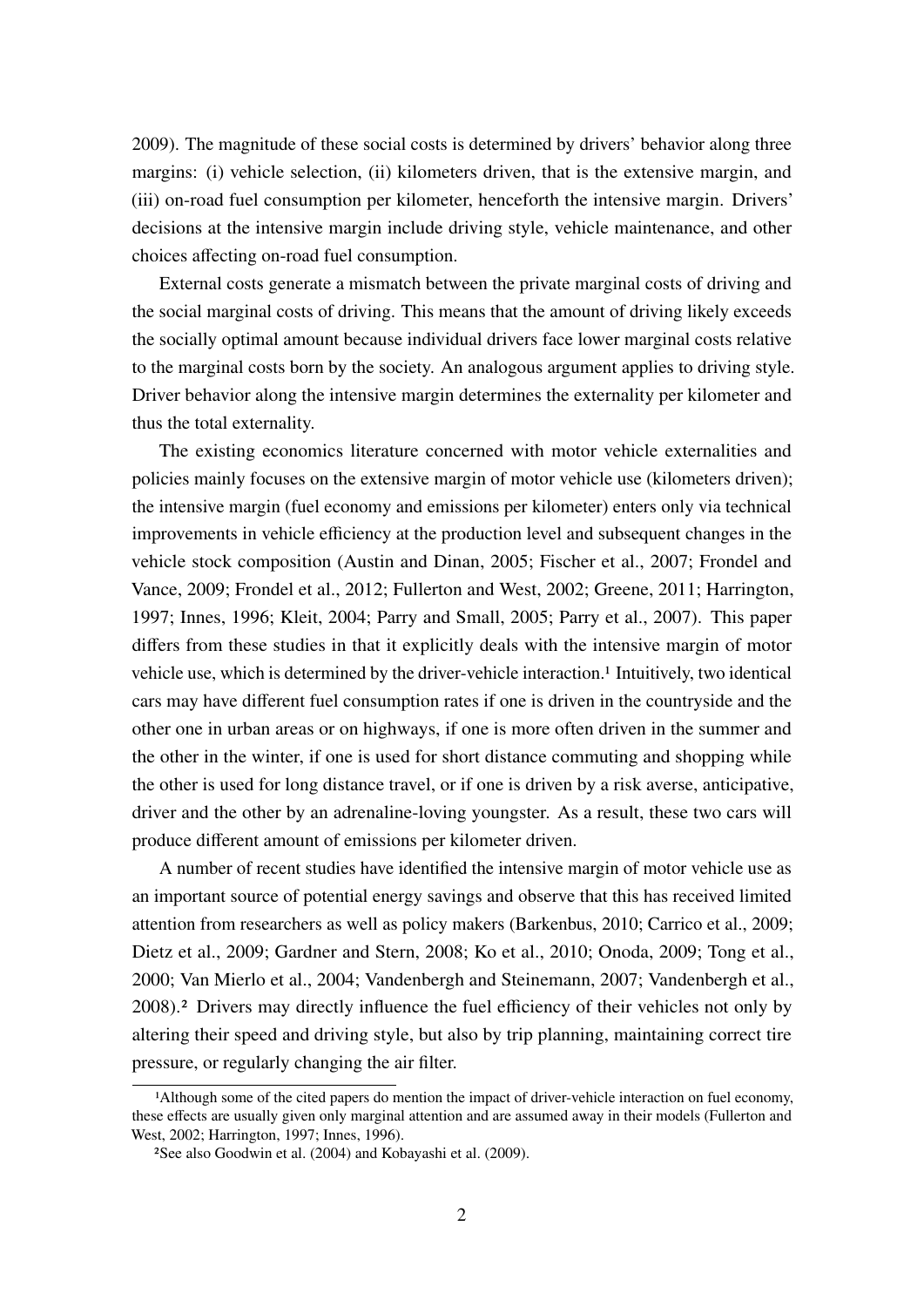By incorporating the intensive margin into the analysis of corrective tax instruments, this paper complements and connects these two literatures. The studies closest to the present one are Fullerton and West (2002) and Innes (1996), who study vehicle and fuel taxes in general equilibrium models. Similar to their results, optimal distance and fuel taxes derived in this paper are vehicle-specific. However, this paper shows that vehicle-specific distance taxes are optimal only if the intensive margin of driving is kept fixed; or if the tax rate depends on the driver behavior along the intensive margin, that is if it depends on the actual fuel consumption. Yet, a distance tax that depends on the actual fuel consumption essentially *is* a fuel tax. The explicit modeling of the intensive margin of the real-world driving in this paper thus yields new insights into the relative efficacy of fuel tax as an instrument for the control of pollution.

The intensive margin related to driver-vehicle interaction is a potentially attractive policy target, because it can lead to energy savings and reduced emissions with the existing stock of vehicles, without the costs of accelerated vehicle stock replacement. In addition to the environmental and economic perspectives, the intensive margin is also relevant for transportation safety, as lower speeds and a less aggressive style lead to fewer and less severe accidents (Aarts and van Schagen, 2006; van Benthem, 2015; Grabowski and Morrisey, 2006; Montag, 2014).3

The existence of the intensive margin has two main implications relevant to the pollution production 'technology': (i) Total fuel consumption, and therefore  $CO<sub>2</sub>$  emissions, is affected by kilometers driven, vehicle efficiency, and the on-road fuel economy. (ii) Deviations of the actual fuel economy from the standardized fuel economy generate variation in per-kilometer local pollutant emissions within vehicles over time as well as across vehicles. Both of these effects affect the efficacy of a given policy to control local as well as global pollution, yet they have not been adequately addressed in the economic literature on automobile externalities and policies. This paper aims to fill this gap.

# 2 Methods

In order to ascertain the effects of specific decision margins on pollution-related social costs, I develop a simple model capturing the main factors that determine tailpipe emissions

<sup>&</sup>lt;sup>3</sup>A referee suggested that this effect may be absent if only a subset of drivers react, that is accidents may increase if the variability in speed and driving style increases. The evidence on speed variability and accidents is however inconclusive (Aarts and van Schagen, 2006). Additionally, composition effects may play an important role here: if occasional and young drivers respond with higher elasticity than daily commuters (see e.g. Bolderdijk et al., 2011; Frondel and Vance, 2010), crash and injury rates may decrease. In addition, if some drivers start driving more slowly, the others may need to slow down too (Barth and Boriboonsomsin, 2009). The relative importance of these effects is ultimately an empirical question. Note however, that these questions arise naturally once attention is given to the intensive margin.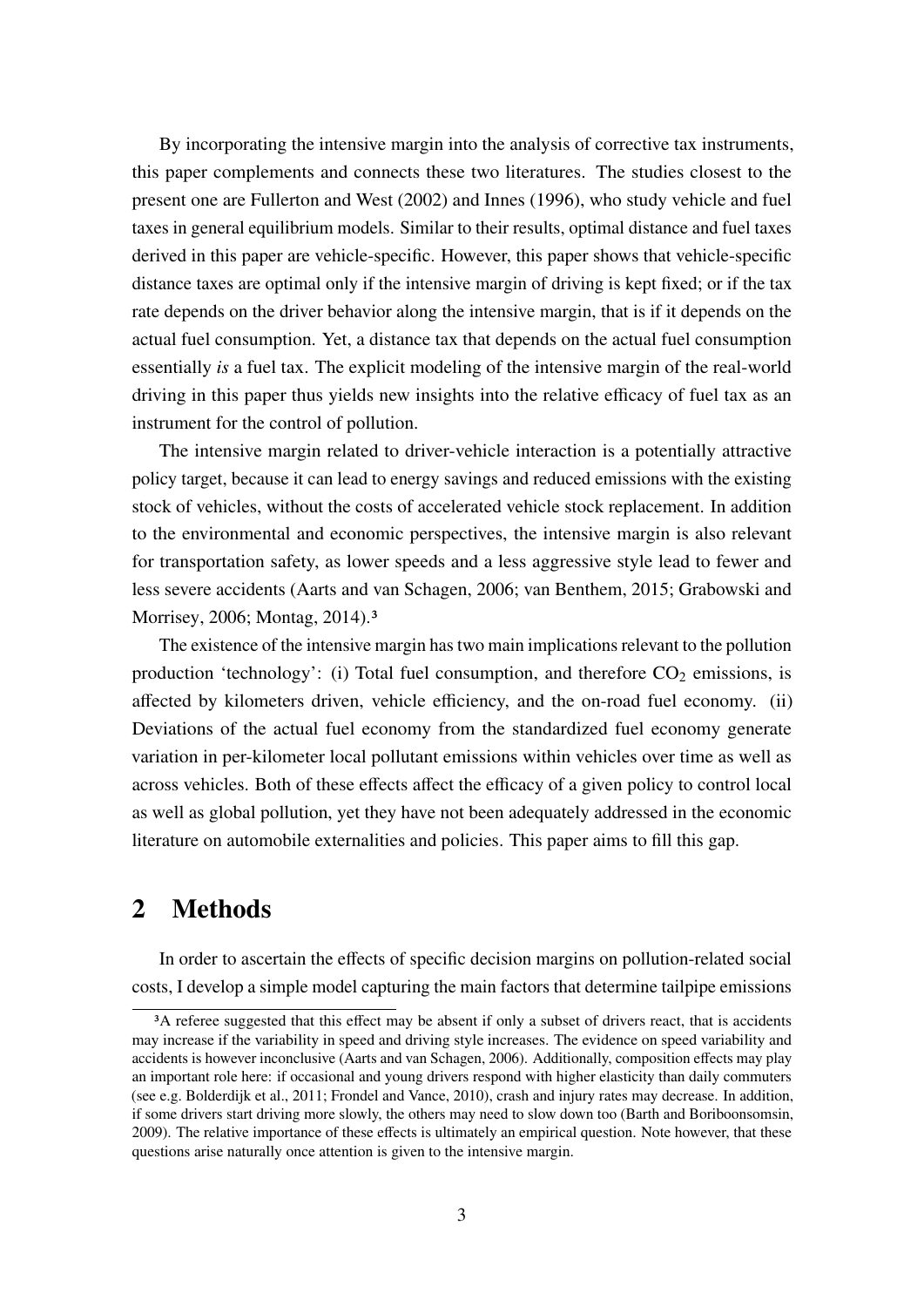at vehicle level. I then use this framework to study various possible policy instruments, to learn how these policies perform in matching the driver's private costs with the social costs he produces. Using the formulas for optimal distance and fuel taxes derived from the model, I calculate optimal distance tax and fuel tax for four vehicle examples.

The discussion is focused on externalities and policy instruments, hence only the mechanics behind motor vehicle externalities and the policy responses are modeled.4 Drivers are assumed to behave rationally, and their behavioral reactions are assumed to be optimal, reflecting the structure of the marginal costs they face. Once the price reflects the social cost of an activity, individuals have incentives to undertake only those units of the activity for which the social benefits exceed the social cost, which is the social optimum. However, implications for the previous studies using general equilibrium models as well as implications of limited rationality for the results in this paper will be discussed.

## 2.1 The mechanics behind automobile emissions

As long as a car remains parked with its engine off, it produces zero emissions. Once it starts moving, the marginal externalities are determined by two types of law: the laws of nature and government regulations. Carbon dioxide  $(CO<sub>2</sub>)$  emissions are purely determined by the former because there are no available technologies that would mitigate the amount of  $CO_2$  emissions per liter of fuel (Parry et al., 2007), and so the amount of  $CO_2$  increases linearly with the amount of combusted fuel.<sup>5</sup> Hence, a reduction in  $CO<sub>2</sub>$  emissions is only possible if fuel economy is improved or fewer kilometers are traveled, or both.

With regard to air pollutants, however, abatement technologies enable car manufacturers to limit the amount of tailpipe pollutant emissions per liter of fuel. As a result, regulation of these emissions was introduced both in the US and in the EU, by the Clean Air Act Amendments of 1990 and Council Directive 91/441/EEC of 1991, respectively. Both norms work in a similar way: starting with the model year 1994, they define categories of vehicles that are subject to uniform emission limits. All passenger cars (including SUVs and light duty trucks) are treated as a single category; separate categories are defined for commercial vehicles, buses, and trucks.6 For the passenger car category both norms set

<sup>&</sup>lt;sup>4</sup>That is, only the external component of the social cost  $(SMC - MC)$  and specific tax instruments are modeled.

<sup>5</sup>In fact, there is a trade-off between the amount of carbon dioxide and toxic waste. This is because the latter consists of fuel not oxidized into  $CO<sub>2</sub>$ . Specifically when hydrocarbon burns in oxygen the result is energy, water, CO<sub>2</sub>, and toxic waste, which becomes pollution when emitted into the air. Generally, about 99 percent of carbon in fuel gets oxidized (U.S. Environmental Protection Agency, 2005). Thus, the better an engine burns the fuel, the fewer air pollutants are produced and the more kilometers driven per liter of fuel, but the more  $CO<sub>2</sub>$  is produced. This margin is ignored here, as it is rather small.

<sup>6</sup>Until 2003, the US norm treated light trucks and SUVs more leniently from other passenger vehicles. Since 2004, however, SUVs and light trucks have been subject to the same emission limits as passenger vehicles (see World Health Organization, 2014).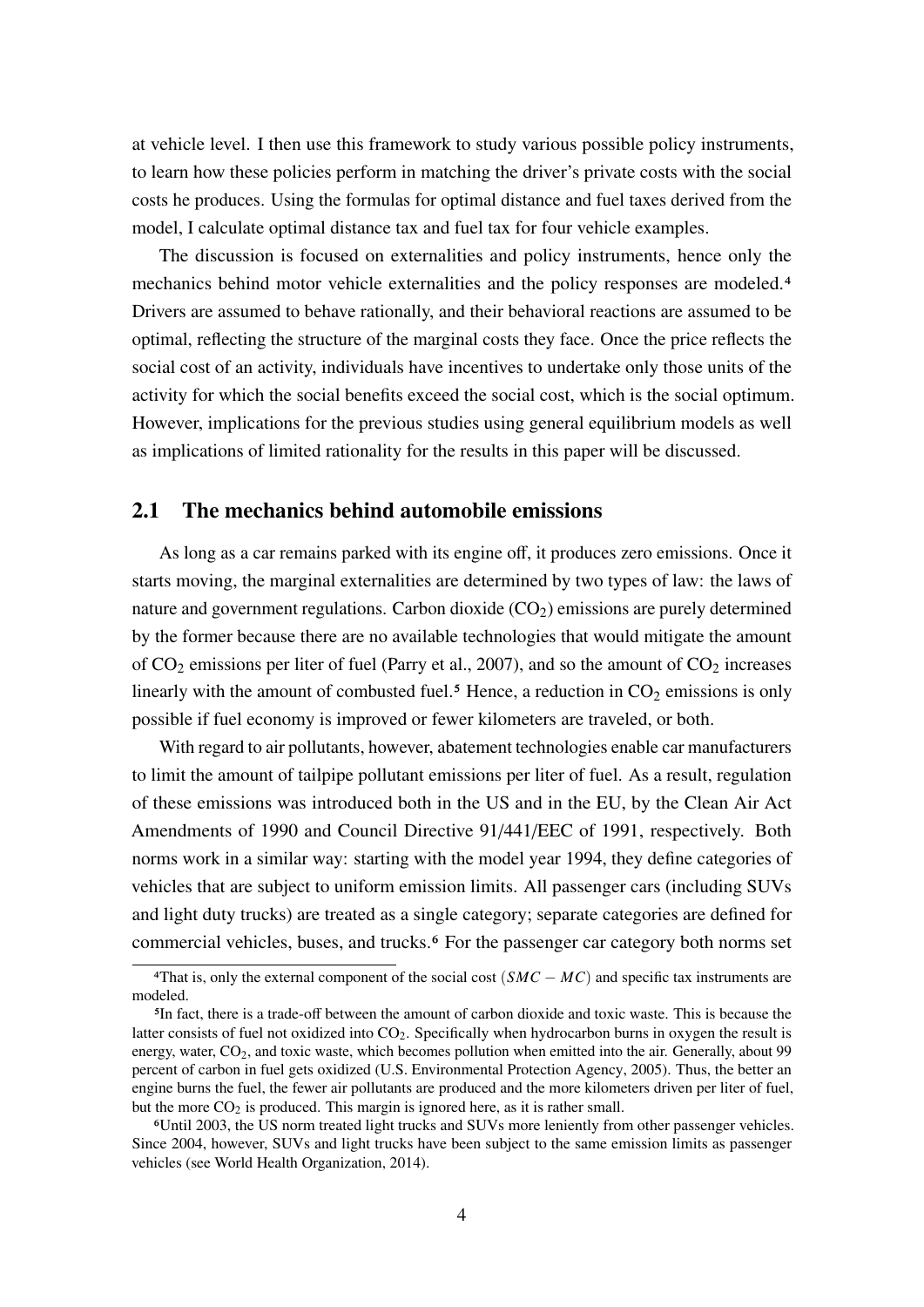upper limits for toxic pollutants on a per mile or per kilometer basis. Over the last two decades, these limits have gradually been tightened.7 The available evidence shows that these regulations have been effective, and that vehicle pollution has decreased rapidly since the 1990s (Huo et al., 2012; Parry et al., 2007).

Because these per-kilometer limits apply to all new passenger cars, car manufacturers have been forced to produce cars with lower air pollutant emissions, by improving their fuel economy and introducing new abatement technologies. As this is costly, new cars tend to be produced to just meet the regulation emission levels (Fischer et al., 2007; Harrington, 1997; Khazzoom, 1995; Parry and Small, 2005; Parry et al., 2007; World Health Organization, 2014). Furthermore, vehicles must satisfy these emission norms throughout their lifetime and this requirement is regularly tested during vehicle inspections, which are mandatory in the EU as well as in most US states. As a result, all cars produced under a specific norm should emit a similar quantity of air pollutants per kilometer driven, regardless of their fuel efficiency and age (Fischer et al., 2007; Parry et al., 2007).

The independence between fuel economy and emissions, however, holds only for emissions measured during the manufacturer's testing cycle, since cars are seldom driven in laboratories. Real-life deviations from the testing cycle conditions are likely to affect actual fuel economy when the vehicles are operated. As an extreme, yet highly relevant example, consider that an idling car travels zero kilometers, yet it consumes fuel and produces a nonzero quantity of  $CO<sub>2</sub>$  emissions and local pollutants (Carrico et al., 2009; Chan and Ning, 2005; Frey et al., 2008a,b; Ning et al., 2005; Tong et al., 2000). The extent to which a motor is left idling is influenced by the surrounding conditions, such as weather, traffic, and road infrastructure (roundabouts, traffic lights, etc.) but is also a result of the driver's decisions (Carrico et al., 2009; Tong et al., 2000). Thus, notwithstanding that pollutant emissions per kilometer may be independent of cars' technical fuel efficiency, they are a function of the actual fuel consumption per kilometer with which a particular

<sup>7</sup>The first directive, called Euro 1, was enacted in 1992 and introduced per kilometer limits of 2.72 grams of carbon monoxide (CO), 0.97 grams of hydrocarbon and nitrogen oxide  $(HC + NO<sub>x</sub>)$ , and for diesel vehicles 0.14 grams of particulate matter (PM). Since September 2014, the limits have been set by the Euro 6, which was introduced together with Euro 5 by the Regulation (EC) No 715/2007. The main change from Euro 5 to Euro 6 was a reduction in the  $NO_x$  limit for diesel cars from 0.18 to 0.08 grams. The largest changes in limits over time pertain to  $NO<sub>x</sub>$ , which was initially set at 0.50 grams under Euro 3 (2000-2005) and particulates, for which the initial limit of 0.14 grams under Euro 1 was reduced to 0.005 grams per kilometer since Euro 5 became effective in 2005. In the US the limits are managed by the Environmental Protection Agency. The same emission limits expressed in grams per mile apply to all vehicles regardless of the fuel used. The current, Tier 2, limits are of similar magnitude to the EU limits, except for CO, where the US norm is more lenient (3.4 grams per mile in the US versus 0.5 and 1.0 grams per kilometer for petrol and diesel cars in the EU, respectively). For further comparisons and details of the EU and US emission standards and regulations in other countries, see World Health Organization (2014, p. 469–486).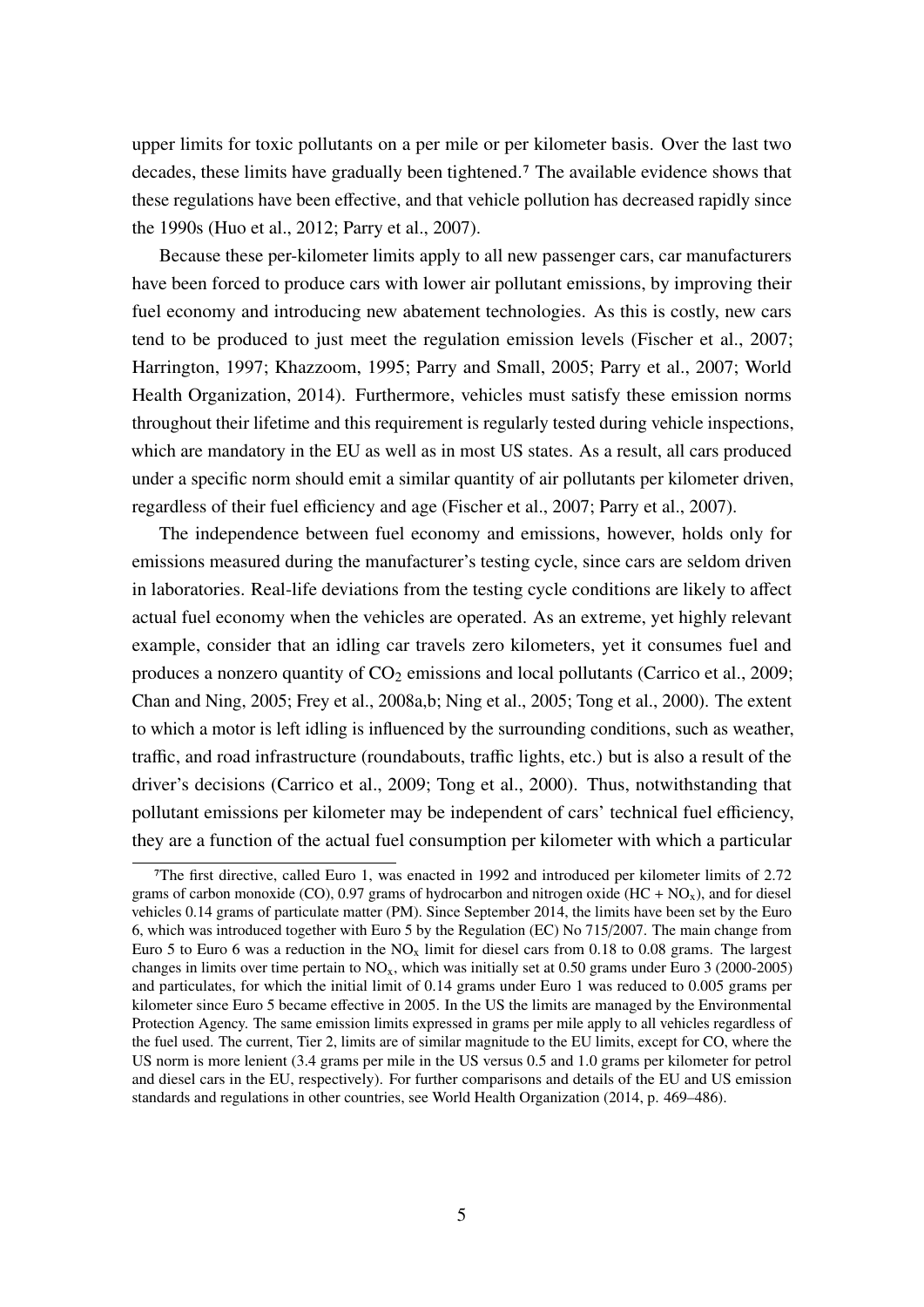vehicle is operated.8 As a result, emissions of local pollutants, are partly affected by the driver's decisions along the intensive margin.

## 2.2 How significant is the intensive margin?

As discussed in the Introduction, two margins influence fuel consumption and emissions per kilometer: (i) The between-vehicle fuel economy, which is determined by the technological properties of a vehicle (engine displacement, fuel type, aerodynamics, weight, etc.). (ii) The within-vehicle fuel economy, which is determined by driver-vehicle interaction and surrounding conditions.

#### 2.2.1 Technical efficiency

The between-vehicle fuel economy has long been the object of policies (the Corporate Average Fuel Economy, or CAFE, standards introduced in the US by the Energy Policy and Conservation Act of 1975, and more recently in the EU, Regulation (EC) No. 443/2009).9 Some European countries have also introduced vehicle taxes based on fuel consumption or CO<sub>2</sub> emissions (Giblin and McNabola, 2009; Kunert and Kuhfeld, 2007). However, improvements in technical fuel economy do not translate directly into fuel savings: First, the average fleet economy changes over time as new vehicles replace older ones (Austin and Dinan, 2005; Crandall, 1992; Frondel and Vance, 2009; Karplus et al., 2013; Kleit, 2004). Second, improved fuel economy lowers the marginal costs of driving, giving drivers incentives to drive more; this has been termed the 'rebound effect' (see e.g. Frondel and Vance, 2013; Greene, 2012). In addition, resources released by lower marginal costs of driving due to better fuel economy may allow drivers to drive faster or more aggressively (these points will be revisited formally in Section 3.3.4). Simultaneously, it has been argued that these policies are costly.10

#### 2.2.2 Driver behavior and fuel efficiency

The intensive margin related to driver-vehicle interaction is a potentially attractive policy target, because it can lead to energy savings and reduced emissions with the existing

<sup>8</sup>Harrington (1997) also studied the relationship between fuel economy and pollutant emissions, however his study analyzed in the effect of deterioration of abatement equipment over time; rather than the effect of on-road fuel efficiency, which is the focus of this paper. Note that recent research suggests that modern abatement technologies are durable so that emissions are stable throughout vehicles' lifetimes (see Fischer et al., 2007, and Section 2.1 below).

<sup>9</sup>See Kobayashi et al. (2009) for an overview of efficiency-enhancing technologies for motor vehicles.

<sup>10</sup>See also N. Gregory Mankiw, Carbon tax that America could live with, Online, August 31, 2013, at http://www.nytimes.com/2013/09/01/business/a-carbon-tax-that-america-could-live-with.html?\_r=0 (last accessed on April 17, 2015).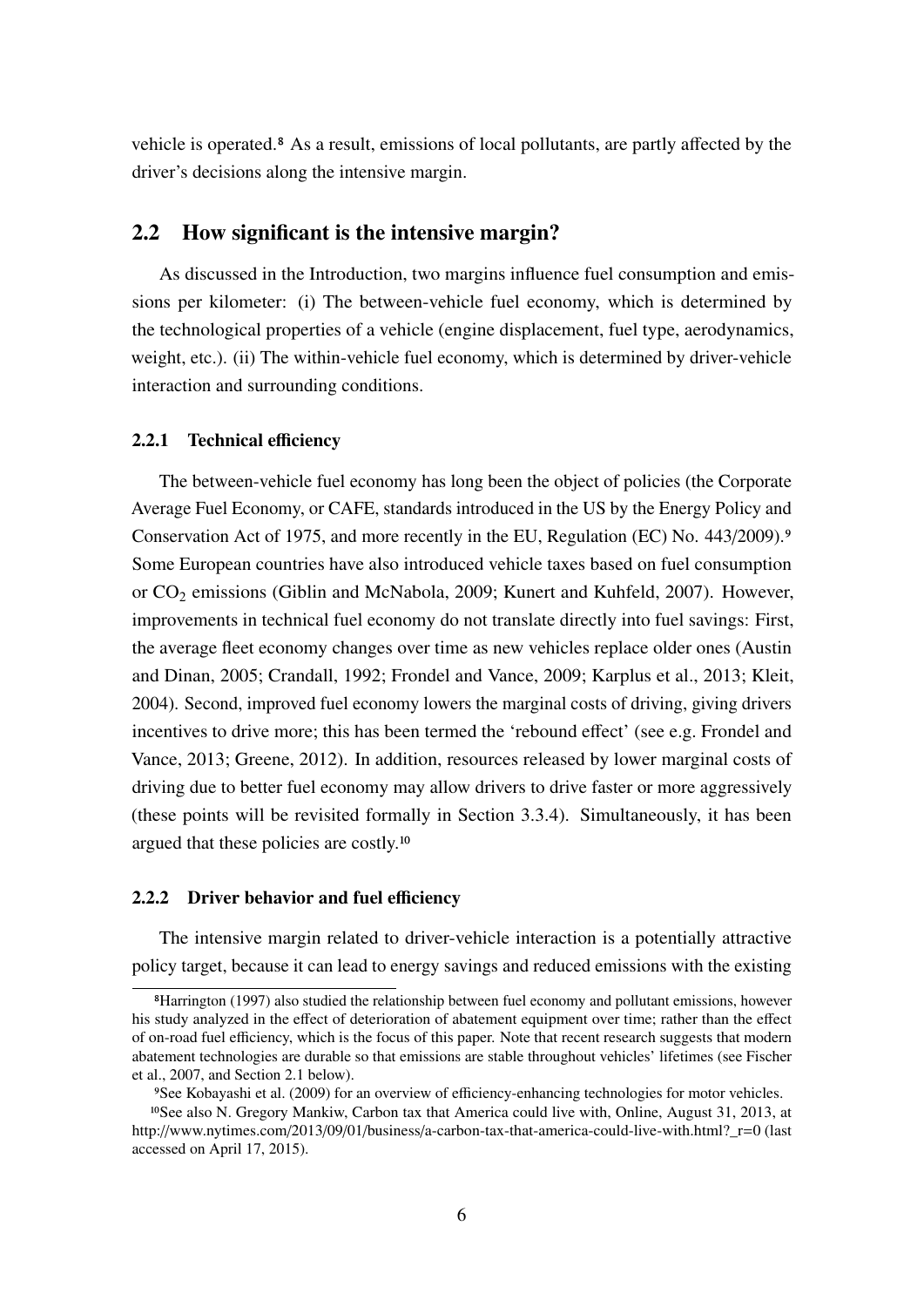stock of vehicles. However, the existence of this decision margin does not automatically guarantee its relevance: After all, the extent of its effect may be negligible, or people may not have an adequate control over their driving style because is dictated by factors such as weather, traffic, speed limits, and road infrastructure.

Let us look at the numbers. Keeping tires properly inflated may improve fuel economy by up to 3 percent and save about 1.2 percent of the household's energy consumption (Gardner and Stern, 2008; Onoda, 2009). However, a number of studies found that most savings can be achieved via changes in driving behavior, such as less aggressive acceleration, anticipative driving, lower and more stable speeds, and reduced idling (Carrico et al., 2009; Dietz et al., 2009; Gonder et al., 2012; Wang et al., 2008). Driving behavior may lead to improvements in fuel economy by 12 to 47 percent.<sup>11</sup> Other channels through which driver's decisions and behavior may affect the on-road fuel economy of their vehicle are: trip planning, tire selection, maintenance (air filters), and the use of air conditioning (Ko et al., 2010). In addition, a number of studies have found that drivers are capable of altering their behavior (Barkenbus, 2010; Beusen et al., 2009; Barth and Boriboonsomsin, 2009; Gonder et al., 2012; Onoda, 2009; Takada et al., 2007; Thijssen et al., 2014; Van Mierlo et al., 2004).12

Table 1 provides an overview of estimates of the potential fuel-economy related savings available to households, according to the information available at the www.fueleconomy.gov website maintained by the US Department of Energy.<sup>13</sup> The table is complemented by earlier estimates of total household energy savings related to fuel efficiency by Gardner and Stern (2008). Taking the numbers in the last column of Table 1 at face value, improvements in driving behavior and keeping tires properly inflated may yield fuel savings of about one half of the magnitude of the savings that are available when buying a more fuel efficient vehicle. The overall magnitude of the available savings is comparable to those that may be achieved by buying a more efficient vehicle if the driver, additionally, has her vehicle properly maintained, avoids excess weight and roof cargo, and uses low resistance tires. Furthermore, the costs related to these measures are a fraction of the cost of a new car. As

<sup>11</sup>See also Ford Motor Company, Ford tests show eco-driving can improve fuel economy by an average of 24 percent, Online, August 27, 2008, at http://www.at.ford.com/news/cn/ArticleArchives/27527.aspx (last accessed on April 21, 2015).

 $12$ For instance Beusen et al. (2009, p. 516) test the effect of these fuel-efficient driving rules in relation to a four-hour driving course: "1. Shift up as soon as possible (shift up between 2000 and 2500 revolutions/min). 2. At steady speeds use the highest gear possible and drive with low engine RPM. 3. Try to maintain a steady speed by anticipating traffic flow. 4. Decelerate smoothly by releasing the accelerator in time while leaving the car in gear (this is called "coasting"). Further, some additional driving style instructions were provided at the course: 5. Shut down the engine for longer stops, e.g. before a level crossing or when you pick somebody up. 6. Do not drive faster than 120 km/h." The average fuel consumption fell by 5.8 percent four months after the course.

<sup>13</sup>See http://www.fueleconomy.gov/feg/drive.shtml and references therein. See also the UK Department of Transport's site http://www.dft.gov.uk/vca/fcb/smarter-driving-tips.asp or http://www.ecodrive.org.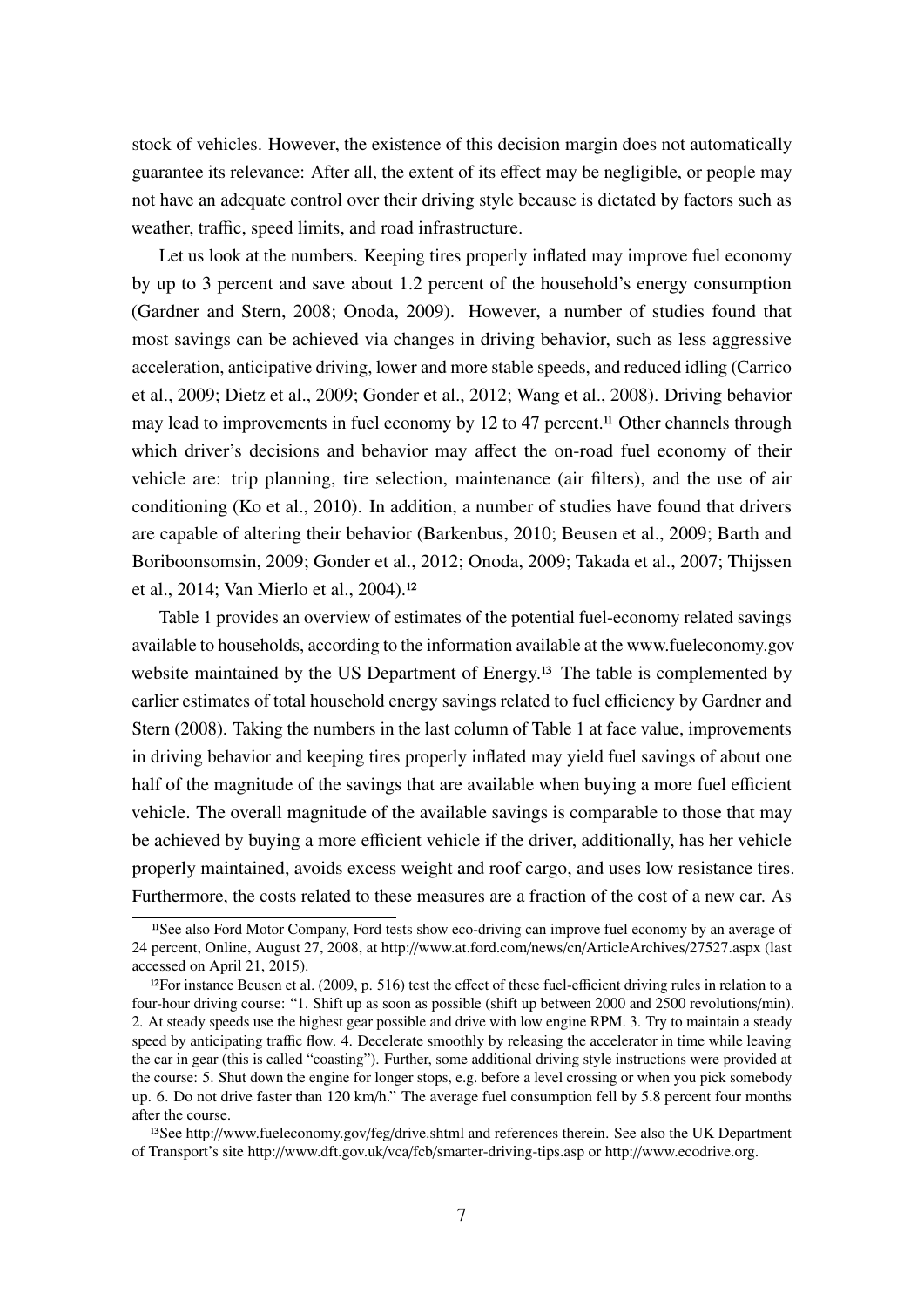| Action                        | Fuel economy<br>improvements (in $\%$ ) <sup>a</sup> | Savings per<br>gallon in cents <sup>a</sup> | Household energy<br>potentially saved (in $\%$ ) <sup>b</sup> |  |  |
|-------------------------------|------------------------------------------------------|---------------------------------------------|---------------------------------------------------------------|--|--|
| Driving behavior <sup>c</sup> | $12 - 47$                                            | $29 - 114$                                  | Up to $5.6$                                                   |  |  |
| Avoiding roof cargo           | $2 - 17$                                             | $5 - 41$                                    |                                                               |  |  |
| Avoiding excess weight        | 1 per $50$ kg                                        | 2                                           |                                                               |  |  |
| Auto maintenance <sup>d</sup> | $5 - 6$                                              | $12 - 15$                                   | 3.9                                                           |  |  |
| Proper tire pressure          | Up to $3$                                            | Up to $7$                                   | 1.2                                                           |  |  |
| Low resistance tires          |                                                      |                                             | 1.5                                                           |  |  |
| Fuel efficient vehicle        |                                                      |                                             | 13.5                                                          |  |  |

Table 1: Overview of fuel economy improvements available to drivers

<sup>a</sup> Source: U.S. Department of Energy: Keeping Your Vehicle in Shape, Online at http://www.fueleconomy. gov/feg/drive.shtml (last accessed on April 17, 2015). Cost savings are calculated for fuel price \$2.41/gallon. <sup>b</sup> Source: Gardner and Stern (2008), data for US households.

<sup>c</sup> Includes slower acceleration, observing speed limits, use of cruise control, and reduced idling.

<sup>d</sup> Includes regular tune ups, air filter changes, and using the recommended grade of motor oil.

a result, exploiting these opportunities makes sense both from an economic perspective and from an environmental point of view, as substantial efficiency gains may be achieved with the current stock of vehicles, resulting in faster gains as well as smaller environmental costs relative to new vehicle production.

To put these potential savings from more efficient vehicle use into a broader perspective, consider that households account for about 28 percent of US energy consumption (38 percent of US  $CO<sub>2</sub>$  emissions), and that individual road transport represents about 40 percent of household energy consumption (Bin and Dowlatabadi, 2005; Dietz et al., 2009; Gardner and Stern, 2008; Vandenbergh and Steinemann, 2007). Globally, the road transportation sector was responsible for  $16.9$  percent of  $CO<sub>2</sub>$  emissions from fuel combustion in 2012 (International Energy Agency, 2014). The US contributed 4.5 of those percentage points, and the EU 2.6 (which is more than China and India together). Thus the, intensive margin is not necessarily marginal from either the individual or from the global perspective.

#### 2.3 The model setup

Car pollution, at the individual car level, can be described as a function of three variables: activity, i.e. number of kilometers driven, denoted *a*; fuel consumption per unit of activity, denoted *c*; and the monetary value of emissions per combusted unit of fuel measured in euro, denoted *e*.14 Denote the car's standardized fuel consumption per kilometer as  $\bar{c}$ ; this is the fuel consumption measured by manufacturers during the testing

<sup>&</sup>lt;sup>14</sup>That is, *e* can be thought of as encapsulating the monetary value of all external social costs resulting from burning a liter of fuel in a specific car, this would include health-related and environmental costs born by the current as well as future generations.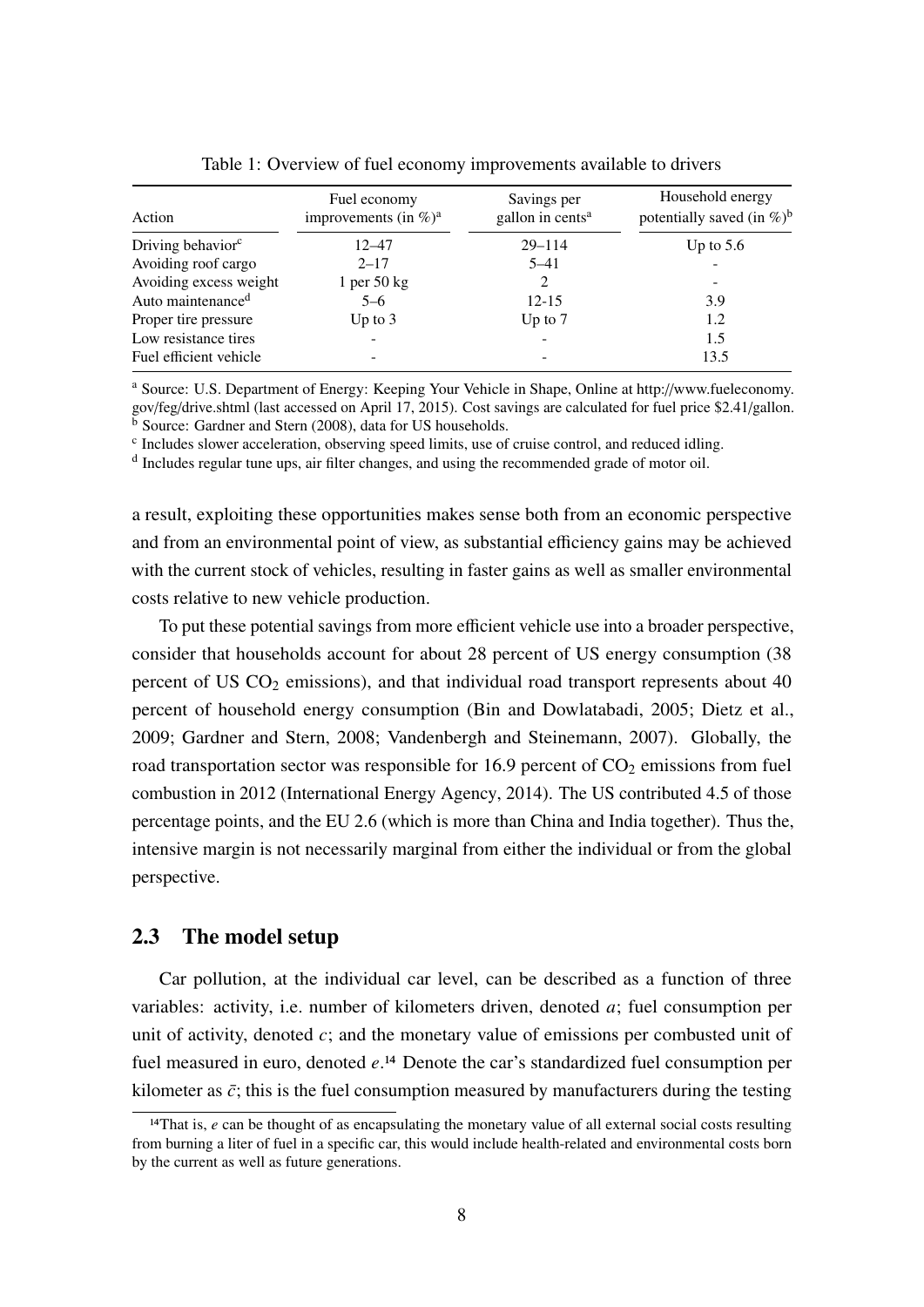cycle and is fixed for each car. Then the factor  $c/\bar{c}$  is the ratio of that car's actual fuel consumption to its standardized fuel consumption and captures the driver's behavior at the intensive margin; I term it car's relative fuel consumption.

We have already seen in Section 2.1 that *e* can be decomposed into two parts: (i) The marginal social cost of  $CO_2$  emissions per liter of fuel, denoted  $e_f$ , which is fuel-specific, where the fuel type is indexed by *f*. (ii) The marginal social cost of air pollutants per liter of fuel  $e_n/\bar{c}$ , where  $e_n$  is the marginal social cost of air pollutants per kilometer and is the same for all vehicles produced under a specific norm  $n$ . Because  $\bar{c}$  varies across cars, the marginal social cost of air pollutants per liter of fuel,  $e_n/\bar{c}$ , is vehicle-specific.<sup>15</sup>

Since  $e_f$  and  $e_n$  are defined in monetary units, the value of the total externality, denoted v, produced by a car is

$$
v = ace = a \left( ce_f + \frac{c}{\bar{c}}e_n\right)
$$
 (1)

euro. The two terms in parentheses represent the car's emissions per kilometer driven: the first term is the value of  $CO<sub>2</sub>$  emissions per kilometer. The second term captures the value of air pollutants per kilometer driven as a function of a car's relative fuel consumption,  $c/\bar{c}$ . The relative fuel consumption captures individual-level variation in fuel consumption due to variation in driving style, load, number of passengers, etc., which, as a consequence, generates individual-car-level variation in the volume of air pollutants emitted per kilometer. In the special case when the car is driven in a way that matches the testing cycle conditions, the relative consumption is equal to one, and the car's air pollutant emissions per kilometer will match the regulatory limits. But whenever the actual consumption differs from the standardized consumption, the actual air pollutant emissions per kilometer will also differ from those given by emission standards.

### 2.4 Decision margins

A driver's behavior may affect  $\nu$  through multiple channels, mainly in terms of kilometers driven, driving choices and style, and vehicle choice. The sum of those effects is obtained by differentiating equation (1), which yields

$$
dv = \left(ce_f + \frac{c}{\bar{c}}e_n\right)da
$$
  
+  $a\left[\left(e_f + \frac{e_n}{\bar{c}}\right)dc + cde_f + \frac{c}{\bar{c}}de_n - \frac{c}{\bar{c}^2}e_nd\bar{c}\right].$  (2)

<sup>&</sup>lt;sup>15</sup>The assumption of constant amount of emissions per liter of fuel, for a given vehicle, is consistent with results obtained by Frey et al. (2008b), see their Tables 1 and 2. See also Harrington (1997), Unal et al. (2004), and Van Mierlo et al. (2004).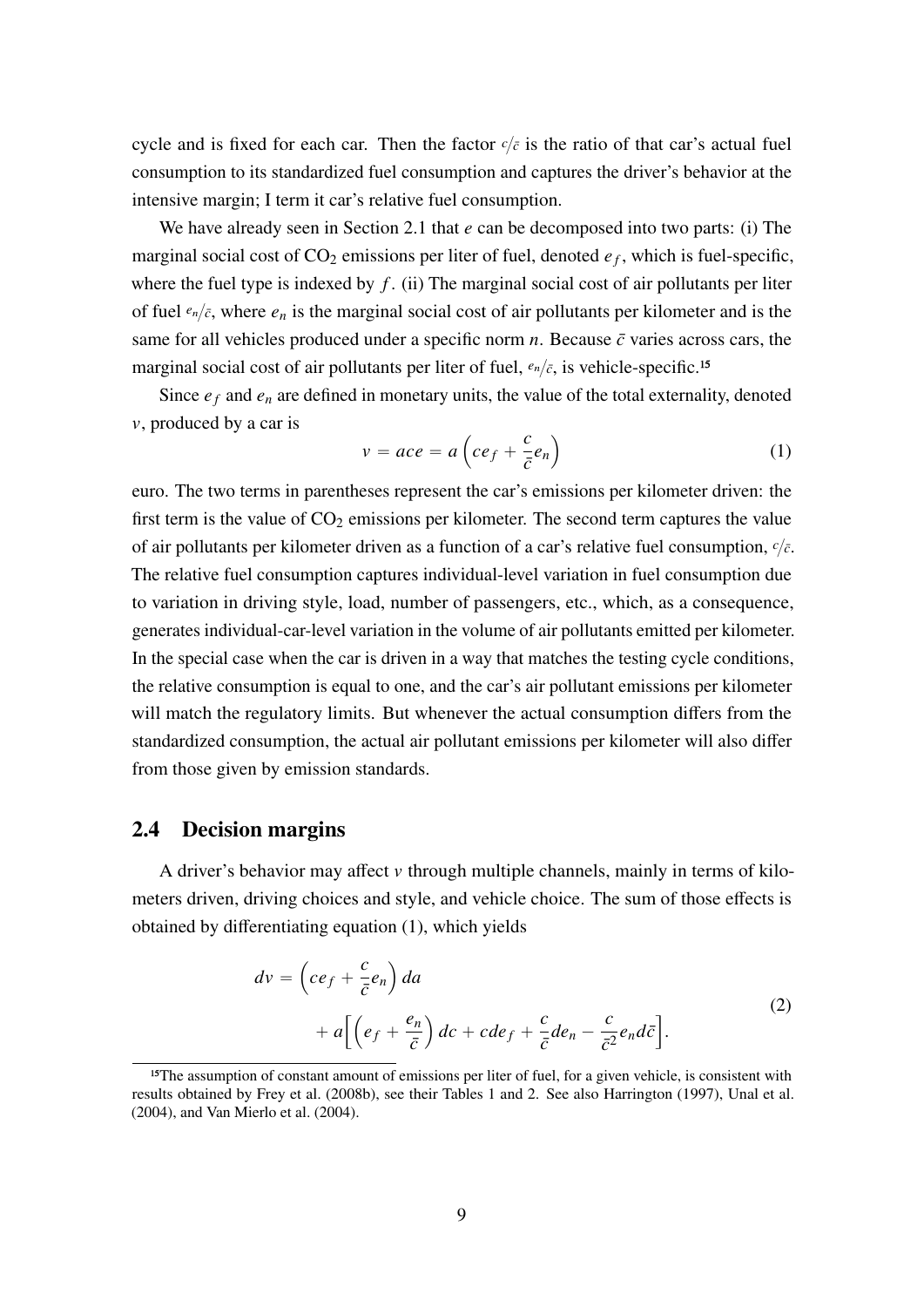Note that  $d\bar{c}$  as well as  $de_f$  and  $de_h$  vary only when the driver selects her vehicle; once the driver has chosen her car, both *e*s and  $\bar{c}$  are fixed (i.e.  $d\bar{c}$  as well as  $de_f$  and  $de_n$  are equal to zero). To simplify the exposition, we now focus on driving behavior; the problem of vehicle choice will be revisited later. Thus, for a specific vehicle equation (2) simplifies to

$$
dv = \left(e_f + \frac{e_n}{\bar{c}}\right)(cda + adc).
$$
 (3)

In other words, the amount of  $CO<sub>2</sub>$  and air pollutants a car produces is affected by the choice of distance traveled as well as choices that influence the actual fuel consumption per kilometer. Note also that the multiplicative structure of  $(1)$  implies that elasticity of  $\nu$ with respect to *a* is equal to one, which is the same as the elasticity of  $\nu$  with respect to *c*. This means that the importance of the intensive margin of driving behavior is technically comparable to the importance of the extensive margin.16

## 3 Results

External costs generate a mismatch between the private marginal costs of driving and the social marginal costs of driving. This means that the amount of driving, *a*, likely exceeds the socially optimal amount and the driving style,  $c/\bar{c}$ , may be suboptimal, because individual drivers face lower marginal costs of these choices relative to the marginal costs born by the society. An appropriate policy response may be called for to fix this by adjusting drivers' private marginal costs for these external costs born by the society. Although the universe of potential policy interventions may be broader, economists have traditionally focused on correcting the price mechanism by taxing the externalities.17 The model of tailpipe externalities produced by cars allows us to study and evaluate alternative policies. Here I consider two major alternatives: making drivers pay a tax per kilometer traveled, and making drivers pay a tax per liter of fuel; CAFE standards will be briefly revisited later.

<sup>&</sup>lt;sup>16</sup>To see this, take the natural logarithm of equation (1)  $\ln(v) = \ln(a) + \ln(c) + \ln(e)$ , which after differentiating gives  $dv/v = da/a + dc/c$ . In other words, the effect of a one-percent change in the distance driven on the total externality produced by a car, keeping all else constant, is the same as a one-percent change in fuel consumption per kilometer. It is puzzling that the two margins have attracted rather different levels of attention both from researchers and in the policy debate.

<sup>&</sup>lt;sup>17</sup>For an overview see Parry et al. (2007).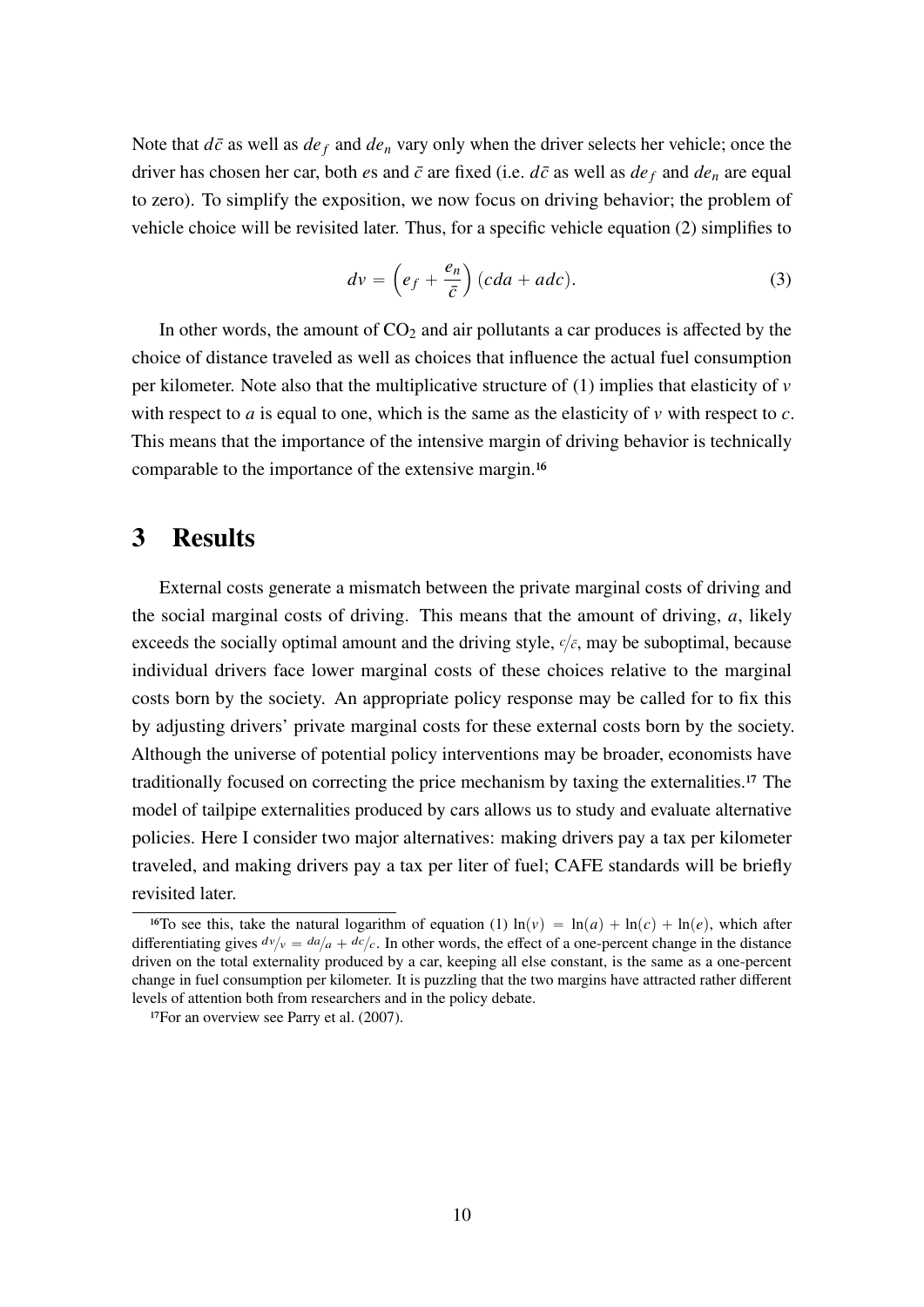#### 3.1 Distance tax

Let  $p_f$  be the price of fuel f. Then the private marginal costs of driving an additional kilometer are  $cp_f$ , however the social marginal costs are  $cp_f + \partial v/\partial a$ .<sup>18</sup> We are looking for a kilometer tax,  $t_k$ , that equates the private marginal costs of driving and social marginal costs of driving, so formally we have

$$
cp_f + t_k = cp_f + c\left(e_f + \frac{e_n}{\bar{c}}\right),
$$

which after solving for  $t_k$ , of course, yields

$$
t_k = c\left(e_f + \frac{e_n}{\bar{c}}\right). \tag{4}
$$

Thus, an optimal per-kilometer tax on automobile emissions is a vehicle-specific rate based on each car's actual fuel consumption. More specifically, the optimal distance tax requires five pieces of information: (i) the fuel type  $f$ , (ii) the emissions standard  $n$ , (iii) standardized fuel consumption  $\bar{c}$ , (iv) the distance traveled *a*, and (v) the actual fuel consumption *c*. A known disadvantage of a distance-based tax is that drivers can roll back their odometers (Fullerton and West, 2002). However, eliciting information about actual fuel consumption may constitute an even greater challenge.

#### 3.2 Fuel tax

An alternative response may be to impose a tax associated with purchasing a unit of fuel. Thus, we are looking for a fuel tax,  $t_f$ , which equates the private marginal costs of driving with the social marginal costs of driving, and formally we have

$$
c(p_f + t_f) = cp_f + c\left(e_f + \frac{e_n}{\bar{c}}\right),
$$

which after solving for  $t_f$  yields

$$
t_f = e_f + \frac{e_n}{\bar{c}}.\tag{5}
$$

<sup>&</sup>lt;sup>18</sup>I assume a competitive market for fuel where  $p_f$  equals the marginal cost of producing a unit of fuel. This assumption is reasonable for refineries and distributors, but probably not for producers of crude oil, which is the main input in fuel production. Thus, the difference between the prices faced by consumers and the competitive prices serve as a *de facto* tax on fuel consumption; albeit collected by crude oil producers rather than any state. Models of optimal tax on fuel that do not take this into account, which includes the present paper, overestimate the optimal tax.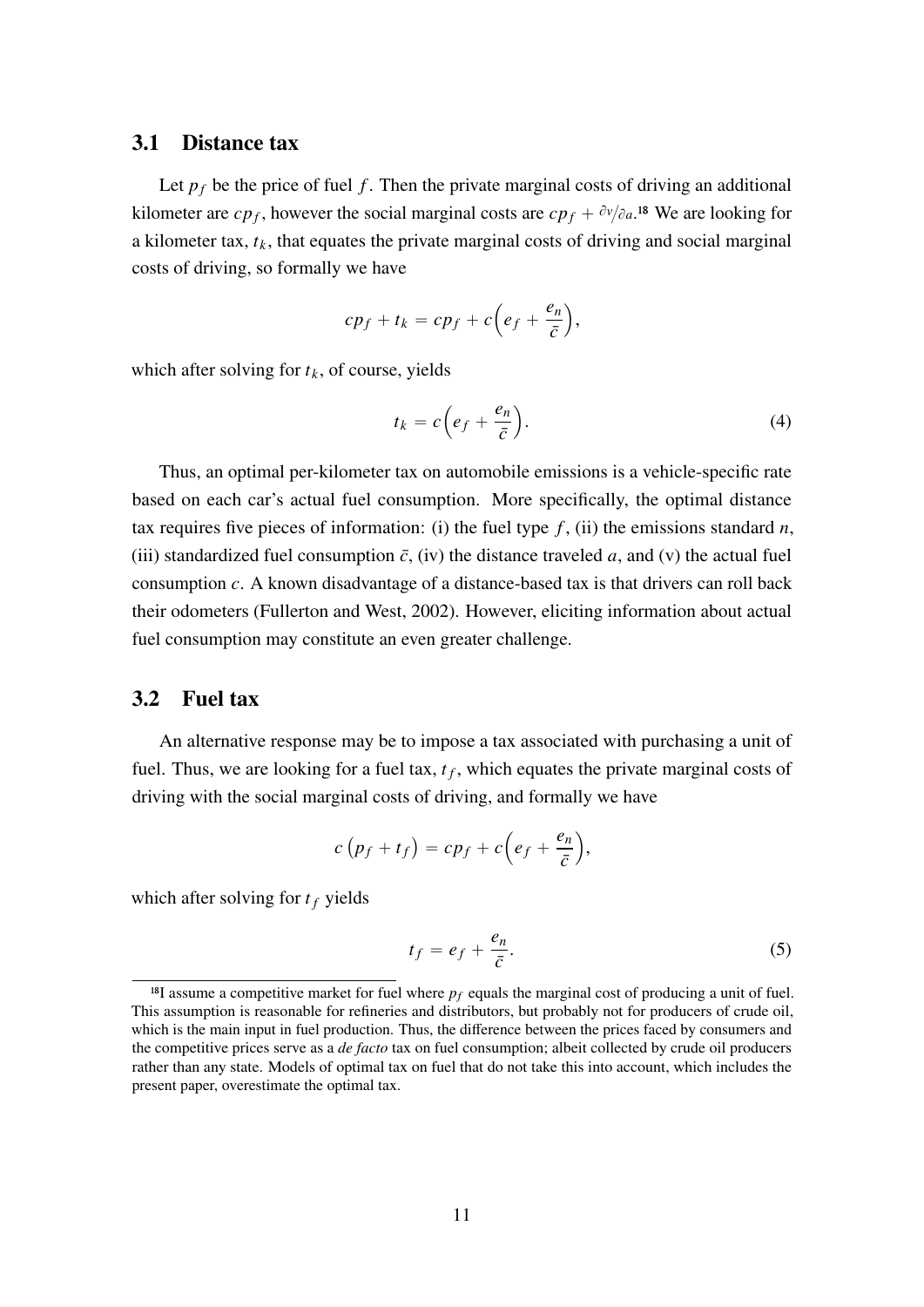The result is a vehicle-specific fuel tax, which depends on three parameters: (i) the type of fuel  $f$ , (ii) the emissions standard  $n$ , and (iii) the standardized fuel consumption  $c$ ; all of which are public information.

In a more general framework, one may argue that decisions about distance traveled and fuel consumption are made simultaneously. A sensible driving style, for instance, results in lower fuel consumption. This lowers emissions per kilometer, however it also frees up resources that may be used to make an additional trip. It is straightforward to show that *t <sup>f</sup>* from (5) remains an optimal policy response. Dividing equation (3) by *dc* yields the derivative

$$
\frac{dv}{dc} = \left(e_f + \frac{e_n}{\bar{c}}\right) \left(a + c\frac{da}{dc}\right).
$$
\n(6)

The private marginal costs of increasing fuel consumption by one liter can be expressed as  $[a + c(da/dc)]p_f$ , whereas the social marginal costs are  $[a + c(da/dc)]p_f + dv/dc$ , which after substituting from (6) and rearranging gives  $\left[a + c\left(\frac{da}{dc}\right)\right](p_f + e_f + e_n/\bar{c})$ . We are now looking for a fuel consumption tax, *t* 1  $f<sub>f</sub>$ , which would make the private marginal costs equal to the social marginal costs. Formally

$$
\left(p_f+t'_f\right)\left(a+c\frac{da}{dc}\right)=\left(p_f+e_f+\frac{e_n}{\bar{c}}\right)\left(a+c\frac{da}{dc}\right),\,
$$

which after solving for *t*<sup>'</sup> *f* yields again

$$
t'_{f} = e_{f} + \frac{e_{n}}{\bar{c}}
$$

$$
= t_{f}.
$$

Two important properties of this fuel tax need to be highlighted: (i) Newer cars should have a lower tax. (ii) Less intuitively, larger vehicles, that is less fuel efficient ones, should have lower fuel tax, for vehicles produced under the same norm. This can be seen formally when we take partial derivatives of  $t_f$  with respect to  $e_n$  and  $\bar{c}$ , which yields

$$
\frac{\partial t_f}{\partial e_n} = \frac{1}{\bar{c}}, \quad \text{and} \tag{7}
$$

$$
\frac{\partial t_f}{\partial \bar{c}} = -\frac{e_n}{\bar{c}^2},\tag{8}
$$

noting that *e<sup>n</sup>* decreases with the car's manufacturing year. Equation (7) implies that newer cars, that is cars produced under more stringent emission standards, should have a lower optimal fuel tax. Equation (8) implies, that the optimal fuel tax decreases with increases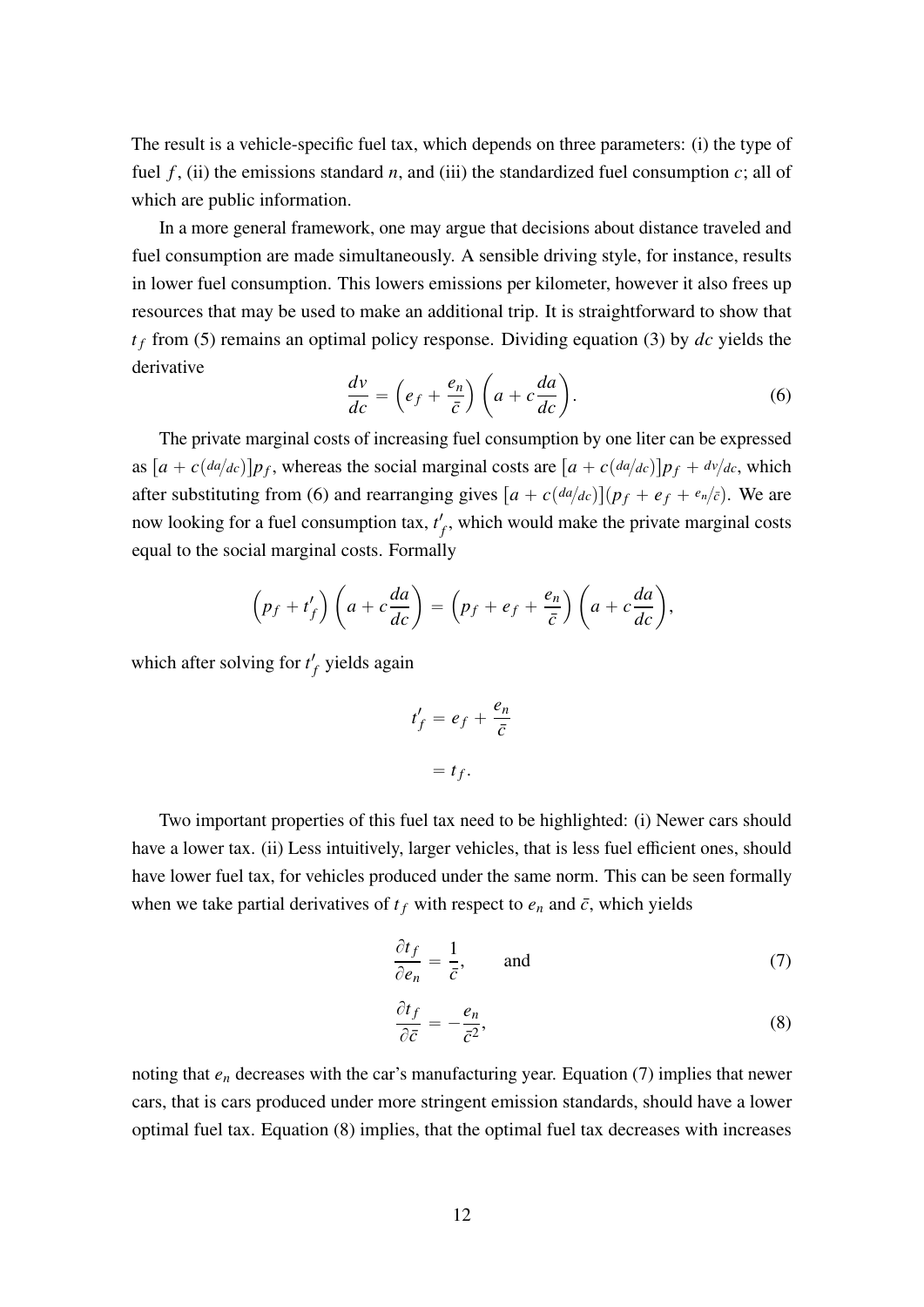in technical fuel consumption. The reason for both effects is better abatement equipment, resulting in lower pollutant emissions per liter of fuel.19

To summarize, the optimal fuel tax given in equation (5) provides drivers the right incentives across both relevant decision margins. It looks relatively simple in design, and requires only public information that is available in each car's documentation (as well as on the Internet). In comparison, the optimal distance based tax given in equation (4) requires additional information about fuel consumption and distance traveled, which is essentially private. As a result, an optimal fuel tax seems much more feasible to implement than an optimal distance tax. Finally, note that the optimal distance tax (4) can be expressed as

$$
t_k = ct_f,
$$

which suggests that the optimal distance tax is *de facto* a fuel tax.

#### 3.3 Can we persuade people to choose cars efficiently?

This section focuses on the effect of fuel efficiency,  $\bar{c}$ , on the social costs (and benefits) of buying a car. Let us begin by separately analyzing the effects of change in  $\bar{c}$  on CO<sub>2</sub>related costs and on air pollutants-related costs. Later, I discuss the possibility of a tax scheme that would yield incentives to make car choices efficient.

#### 3.3.1 Vehicle choice and  $CO<sub>2</sub>$  emissions

Let  $v_f$  denote the social costs of driving due to  $CO_2$  emissions, then the effect of vehicle choice on  $CO<sub>2</sub>$  emissions can be written as

$$
\frac{dv_f}{d\bar{c}} = ce_f \frac{da}{d\bar{c}} + ae_f \frac{dc}{d\bar{c}} + ac \frac{de_f}{d\bar{c}}
$$

$$
= e_f \left(c \frac{da}{d\bar{c}} + a \frac{dc}{d\bar{c}}\right),\tag{9}
$$

<sup>19</sup>This result will be demonstrated numerically in Section 3.4 below. Note that the effect of a change in  $\bar{c}$  on the optimal distance tax,  $t_k$ , is ambiguous, as can be seen when differentiating equation (4) with respect to the technical fuel consumption  $dt_k/d\bar{c} = (e_f + e_n/\bar{c})(dc/d\bar{c}) - c(e_n/\bar{c}^2)$ , and noting that the actual fuel consumption is likely to change in the same direction as  $\bar{c}$  (see also Section 3.3.1 below). The numerical results in Section 3.4 suggest that the fuel consumption effect in the derivative dominates the effect of better abatement equipment, so the optimal distance tax should increase with higher fuel consumption.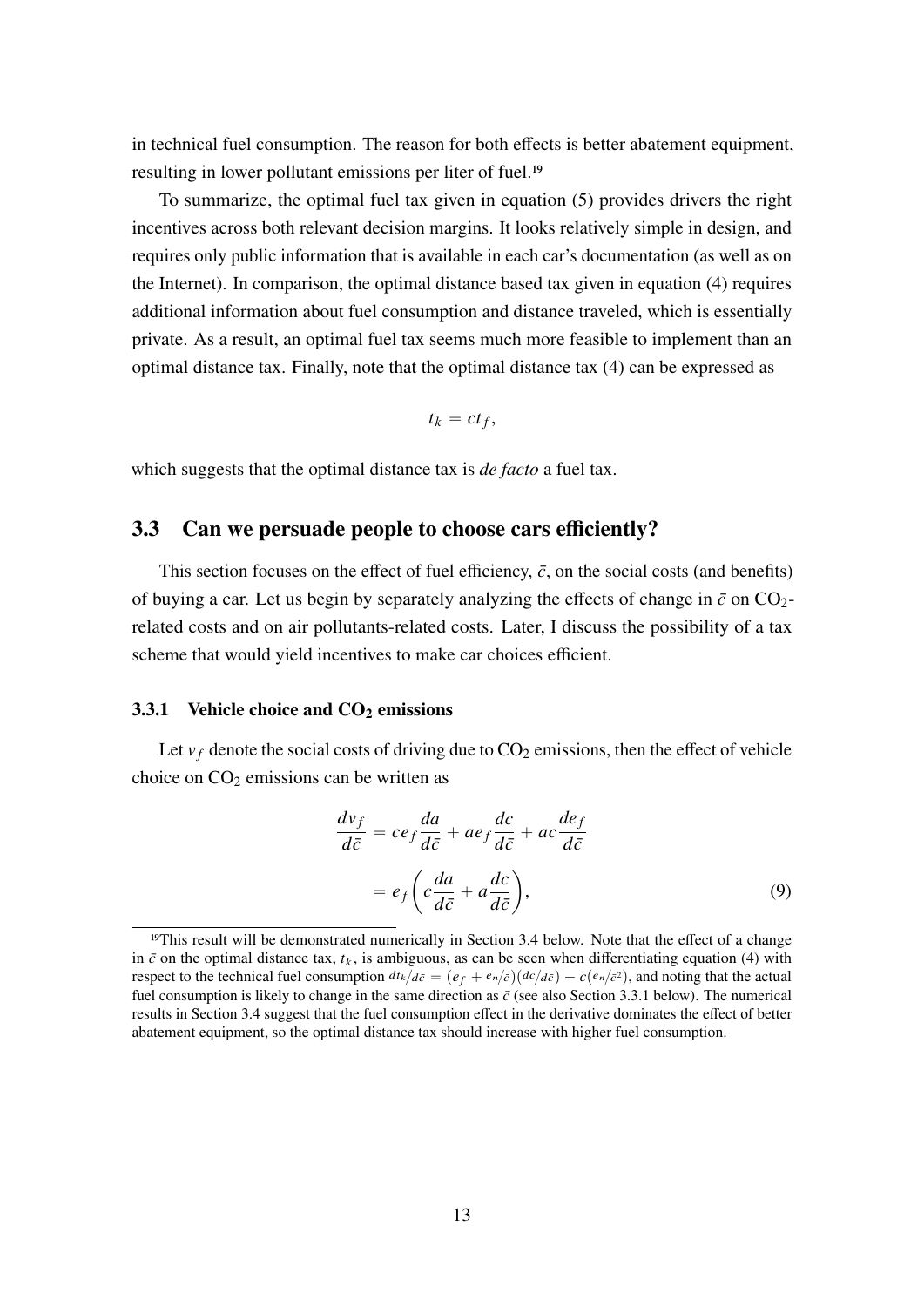assuming, for simplicity,  $de_{f}/d\bar{c}=0.20$  The two terms in parentheses represent a total change in fuel consumption associated with a change in standardized fuel consumption.

The first term is the part related to a change in distance driven,  $c(da/d\bar{c})$ , that is the rebound effect. To the extent that standardized fuel consumption is positively correlated with car size and engine power, it will be positively related to car price. In addition, standardized consumption is probably positively related to actual fuel consumption. Thus the income effect from the higher costs of driving cars with higher standardized consumption will result in fewer kilometers driven and *vice versa*. As a result the sign of the first term in the parentheses should be negative.21

The second term in parentheses relates to the change in the actual fuel consumption per kilometer related to a change in standardized consumption,  $a\left(\frac{dc}{d\bar{c}}\right)$ , which I call the fuel economy effect. This effect is a counterpart of the rebound effect working through the intensive margin. It should be positive as it is safe to assume that cars with higher standardized consumption are normally driven with higher actual consumption as well and *vice versa*. In addition, driving a vehicle with a high fuel consumption implies high marginal costs of driving and this may induce the driver to drive more carefully, *ceteris paribus*, suggesting  $dc/d\bar{c}$  is generally less than one.<sup>22</sup>

#### 3.3.2 Vehicle choice and air pollutants

The properties of air pollutant-related social costs are slightly more complex. Let  $v_d$ denote these costs, then we can write

$$
\frac{dv_d}{d\bar{c}} = e_n \frac{c}{\bar{c}} \frac{da}{d\bar{c}} + a \frac{e_n}{\bar{c}} \frac{dc}{d\bar{c}} + a \frac{c}{\bar{c}} \frac{de_n}{d\bar{c}} - ae_n \frac{c}{\bar{c}^2} \frac{d\bar{c}}{d\bar{c}}
$$

$$
= \frac{e_n}{\bar{c}} \left( c \frac{da}{d\bar{c}} + a \frac{dc}{d\bar{c}} \right) - a \frac{c}{\bar{c}} \frac{e_n}{\bar{c}},\tag{10}
$$

assuming, for simplicity again,  $de_n/d\bar{c}=0$ . The two terms in parentheses have the same interpretation as above, that is the overall change in fuel consumption due to a change in  $\bar{c}$ . The first term of (10) predicts the change in the value of air pollutant emissions due to a change in the overall consumption. The second, negative, term represents the social benefit

<sup>20</sup>My attention is focused on fuel efficiency, and I abstract from the choice of fuel type as well as the interaction between the two. This affects only the simplicity of the exposition and not the substance or generality of the results. It is straightforward to show that the optimal fuel tax would give individuals incentives to select their fuel type efficiently as well.

<sup>21</sup>The rebound effect is the key parameter disputed in the literature on the efficiency of CAFE standards (Frondel and Vance, 2013; Greene, 2012).

<sup>22</sup>Note, the notion of this fuel economy effect is missing in the standard literature, possibly because it only emerges when the actual fuel consumption is allowed to be a choice variable; essentially  $dc/d\epsilon$  is implicitly assumed to be equal to one although it is not straightforward that this assumption is justified.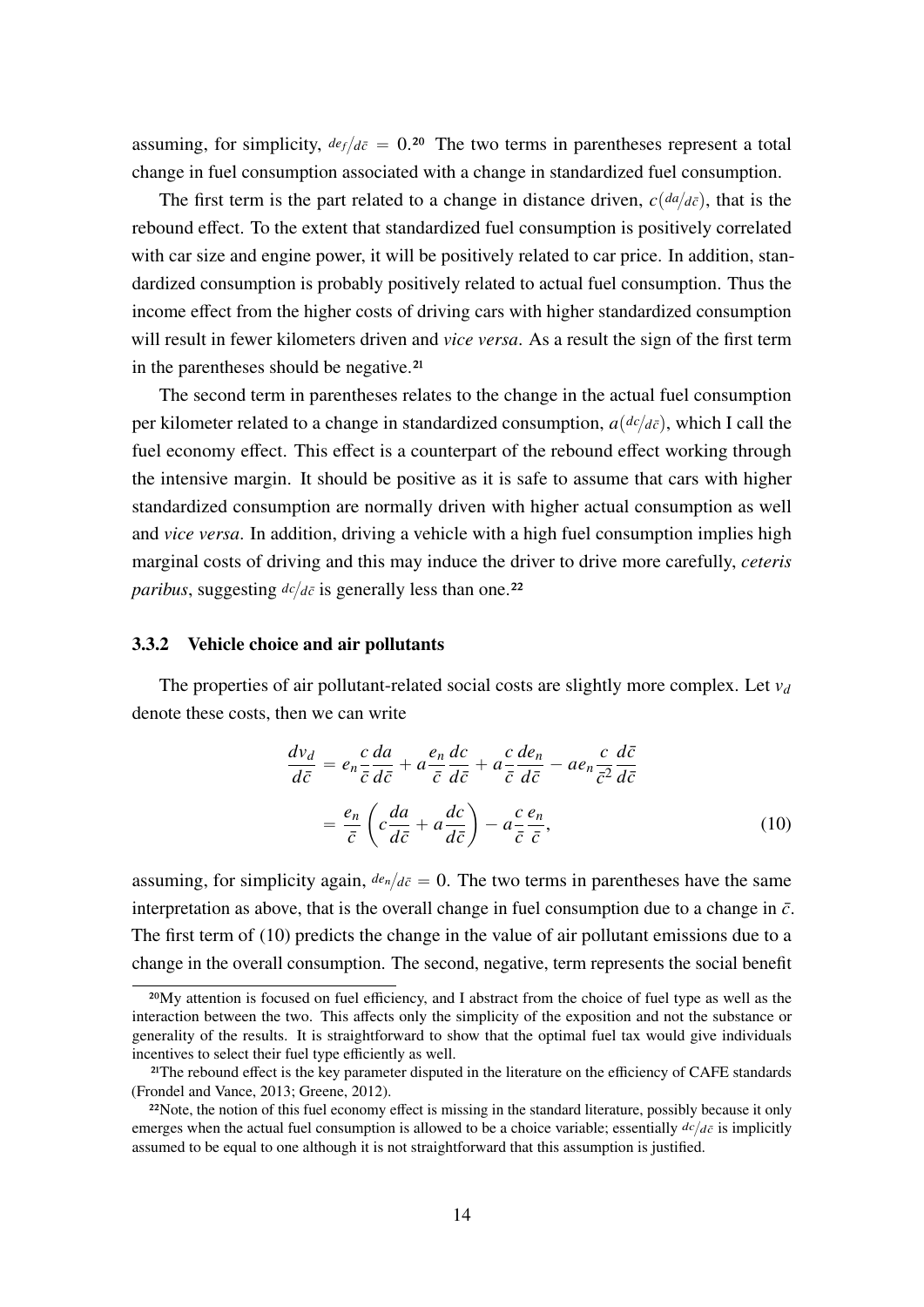of selecting a car with higher standardized fuel consumption due to its better emission abatement technology. That is, driving a car with higher standardized fuel consumption will, *ceteris paribus*, decrease the quantity of air pollutants emitted per liter of fuel (recall the result 8 in Section 3.2).23

#### 3.3.3 Optimal policy

The overall effect of a change in standardized fuel consumption is the sum of the two specific effects given in (9) and (10), so we can write

$$
\frac{dv}{d\bar{c}} = \frac{dv_f}{d\bar{c}} + \frac{dv_d}{d\bar{c}}
$$
\n
$$
= e_f \left( c \frac{da}{d\bar{c}} + a \frac{dc}{d\bar{c}} \right) + \frac{e_n}{\bar{c}} \left[ c \frac{da}{d\bar{c}} + a \left( \frac{dc}{d\bar{c}} - \frac{c}{\bar{c}} \right) \right]
$$
\n
$$
= \left( e_f + \frac{e_n}{\bar{c}} \right) \left( c \frac{da}{d\bar{c}} + a \frac{dc}{d\bar{c}} \right) - a \frac{c}{\bar{c}} \frac{e_n}{\bar{c}}.
$$
\n(11)

The product of the two terms in parentheses is the value of change in the overall fuel consumption and the product of the two fractions is the social benefit stemming from more effective air pollutant emissions abatement technology.

Is there a tax policy that would equate the marginal private costs of driving with the social costs of driving and, at the same time, give people incentives to select a vehicle with socially optimal emissions and fuel consumption? Let the total private costs of driving be  $ac(p_f + t)$ , where *t* is a tax policy, then the private marginal costs of choosing a car with higher standardized fuel consumption are

$$
d\frac{ac(p_f+t)}{d\bar{c}} = c(p_f+t)\frac{da}{d\bar{c}} + a(p_f+t)\frac{dc}{d\bar{c}} + ac\frac{dt}{d\bar{c}}
$$

$$
= (p_f+t)\left(c\frac{da}{d\bar{c}} + a\frac{dc}{d\bar{c}}\right) + ac\frac{dt}{d\bar{c}}.
$$
(12)

<sup>23</sup>Observe that this social benefit increases in the actual fuel consumption *c*.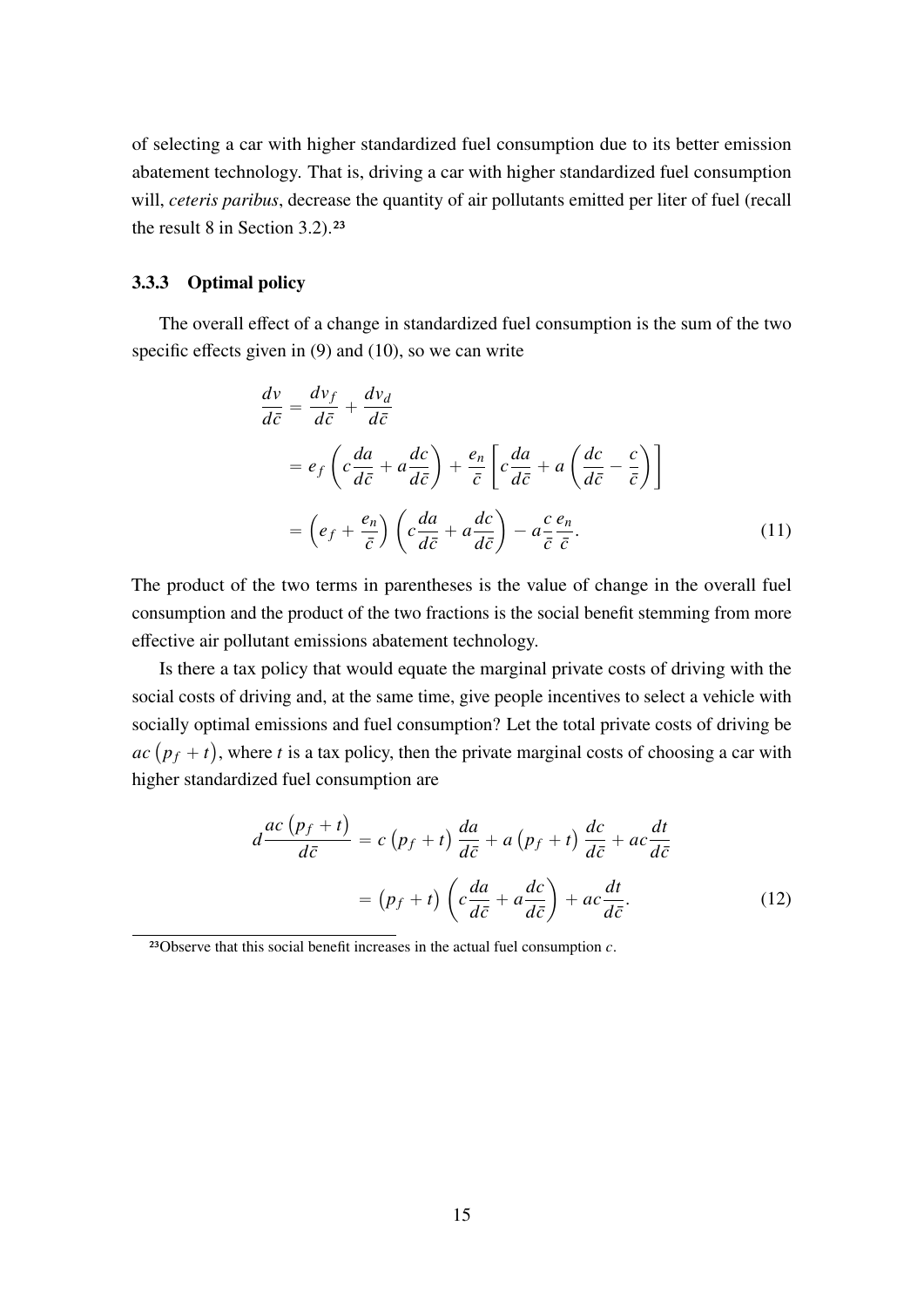Substituting  $t_f$  from (5) for *t* in (12) we get

$$
d\frac{ac(p_f + t_f)}{d\bar{c}} = (p_f + e_f + \frac{e_n}{\bar{c}}) \left( c \frac{da}{d\bar{c}} + a \frac{dc}{d\bar{c}} \right) - ac \frac{e_n}{\bar{c}^2}
$$
  

$$
= (e_f + \frac{e_n}{\bar{c}}) \left( c \frac{da}{d\bar{c}} + a \frac{dc}{d\bar{c}} \right) - a \frac{c}{\bar{c}} \frac{e_n}{\bar{c}} + p_f \left( c \frac{da}{d\bar{c}} + a \frac{dc}{d\bar{c}} \right)
$$
  

$$
= \frac{dv}{d\bar{c}} + \left( c \frac{da}{d\bar{c}} + a \frac{dc}{d\bar{c}} \right) p_f, \qquad \text{by equation (11),}
$$

which is the social marginal cost of driving a car with higher standardized consumption. In summary, a fuel tax gives appropriate price incentives across all relevant decision margins: distance traveled, driving style, and vehicle selection.

#### 3.3.4 Vehicle choice and CAFE standards

Some analysts have also expressed concerns that policies targeting the between-car intensive margin,  $\bar{c}$  in our notation, such as the CAFE standards, may have perverse effects with respect to local air pollution (Khazzoom, 1995; Kleit, 2004). This can be seen in equation (11) where the term in the second parentheses is the change in total fuel consumption induced by a change in technical fuel consumption. The change in total fuel consumption is the sum of the rebound effect,  $c(da/d\bar{c})$ , and the fuel economy effect,  $a$  $(dc/d\bar{c})$ . The sign is indeterminate as the expected sign of the rebound effect is negative, while the fuel efficiency effect is positive. The last, negative, term gives the change in pollutant emissions evaluated at the initial level of total fuel consumption. When standards force manufacturers to produce cars with lower technical fuel consumption  $\bar{c}$ , less effective abatement equipment is needed in those vehicles in order to satisfy the pollution standards.

The prediction of the sign of the overall effect of tightening fuel economy standards is thus not clear. One implication is that to prevent deterioration in the pollution abatement efficiency of new vehicle fleets, tighter CAFE standards need to be accompanied with a tightening of emission standards. Another implication is that those who criticize CAFE policies as ineffective in reducing  $CO<sub>2</sub>$  emissions on the grounds of the rebound effect may actually have a strong case, on environmental grounds, as CAFE standards seem to undermine the effectiveness of local pollution limits.

#### 3.4 Calculating optimal distance and fuel taxes on car pollution

Having derived formulas for optimal distance and fuel taxes in Sections 3.1 and 3.2, we can now ask what the tax rates would be. This section presents numerical estimates of optimal rates of distance and fuel taxes, as alternative policies to adjust the private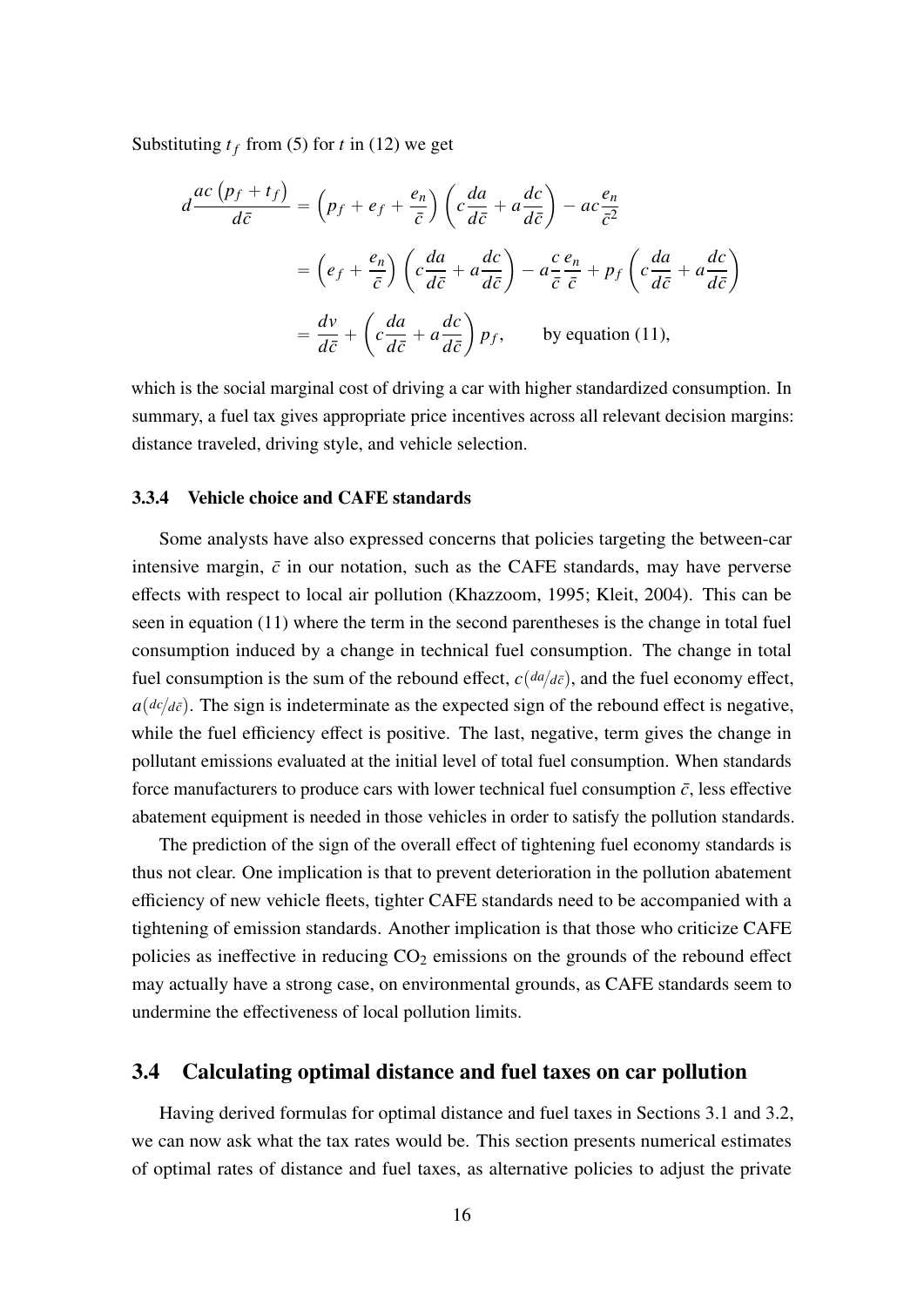marginal costs of driving to reflect social marginal costs. The optimal rates are estimated using examples of four alternative vehicles ranging from a small Renault Clio with a 1.2 liter engine, through a Volkswagen Golf (1.6 liter), and a Toyota Camry (2.4 liter), to a Ford F-150 with a 4.6 liter engine. The VW Golf and Renault Clio ranked as the first and third bestselling cars in Europe in 2014, respectively. Similarly, the Ford F-150 and Toyota Camry ranked first and third in the US, respectively. Mid-range petrol-engine models from 2007 were selected to approximate typical vehicles on the road in Europe and the US today.

The results are presented in Table 2. The topmost block reports technical fuel consumption figures given by the manufacturers for the three standard modes of driving: highway, city, and combined. The variation in fuel consumption within as well as across cars is substantial. A Renault Clio driven on the highway consumes slightly less than 5 liters per 100 km, whereas a Ford F-150 needs over 18 liters to drive 100 km within the city. For all four cars, fuel consumption in the city is approximately 50 percent higher compared to fuel consumption on the highway.24 These numbers should provide a picture of the possible variation in on-road fuel economy for these four vehicles.

Block A of Table 2 then reports the quantities of emissions produced by each vehicle at each fuel consumption level.  $CO<sub>2</sub>$  emissions are calculated from fuel consumption (one liter of gasoline contains 2.321 kg of  $CO<sub>2</sub>$ ).<sup>25</sup> Emissions of local pollutants are calculated using the per kilometer limits on  $CO$ ,  $NO<sub>x</sub>$ , and THC given by the Euro 4 norm, which was valid from 2005 to 2009. These per kilometer limits are used as estimates of pollutant emissions per kilometer when a vehicle's on-road fuel consumption equals its theoretical combined fuel consumption. The quantities of these local pollutant emissions for highway and city were then calculated assuming constant emission rates per liter as in the model.<sup>26</sup> As a result, there is substantial variation in per kilometer pollution emissions across the three driving locations. However, the values of emissions per kilometer are very similar across cars, when comparing highway and city fuel consumption levels, respectively.

Blocks B and C report estimates of optimal distance taxes on vehicle pollution for these vehicles in euros and US dollars (in 2014 prices). The marginal cost of  $CO<sub>2</sub>$  is computed using Nordhaus's (2014) estimate of the marginal costs of a ton of  $CO<sub>2</sub>$  to be 18.6 US dollars (in 2005 prices), which implies a social cost of 4.76 euro cents per liter (21.84

<sup>&</sup>lt;sup>24</sup>You may also notice that there are overlaps in the fuel consumption rates at which these cars can be driven. A Clio can be driven with higher consumption than a Golf and perhaps even a Camry. A Golf can be driven with similar consumption to a Camry, which in turn can be driven with a fuel consumption rate comparable to an F-150.

<sup>25</sup>See U.S. Environmental Protection Agency (2005).

<sup>26</sup>See footnote 15 on page 9.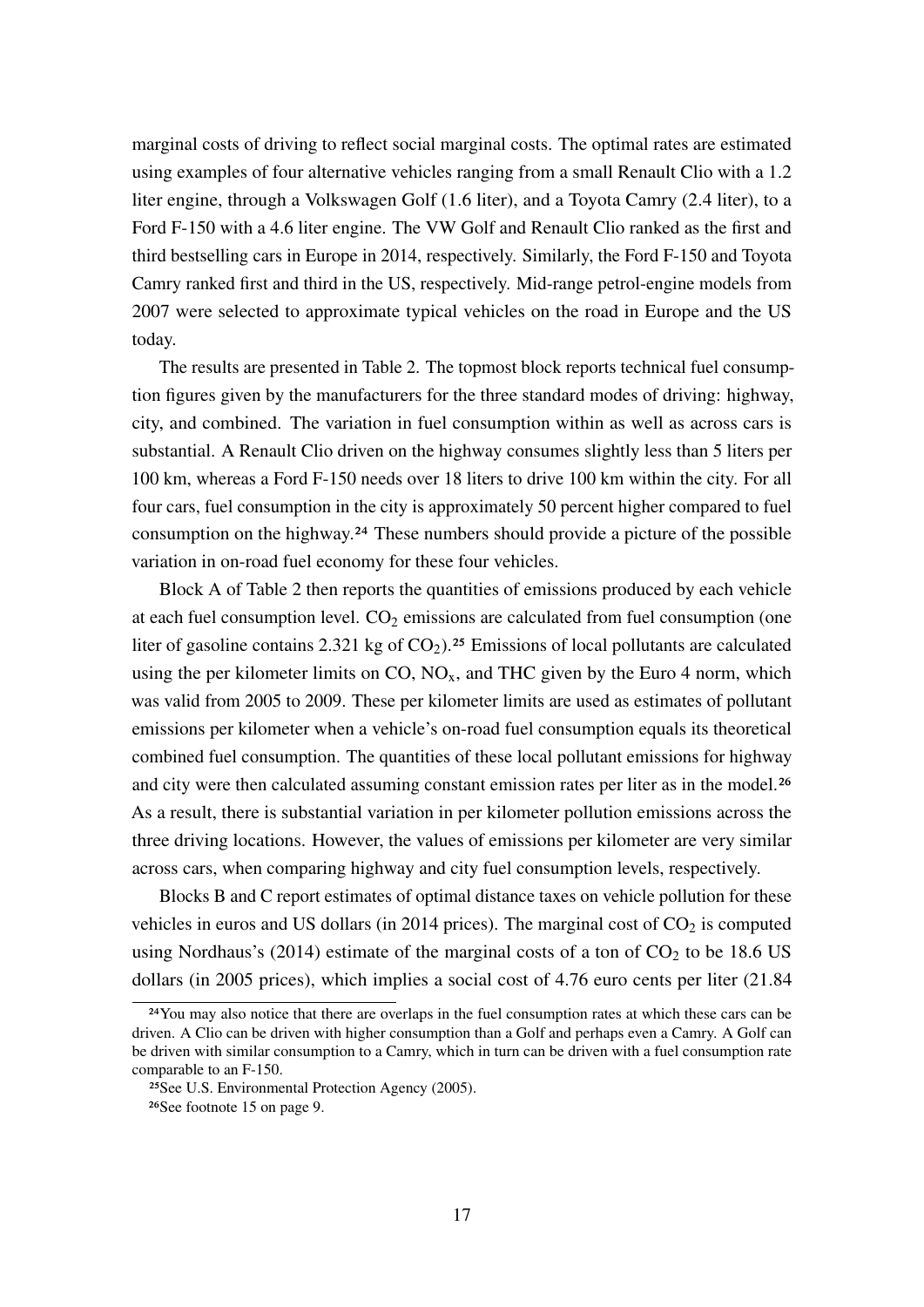|                                       | <b>Renault Clio</b><br>1.2 liter, 65 hp, manual.                               |                                                                               | Volkswagen Golf<br>1.6 liter, 102 hp, manual. |         | <b>Toyota Camry</b><br>2.4 liter, 159 hp, automatic.                              |        | Ford F-150<br>4.6 liter, 235 hp, automatic. |          |                          |         |          |                   |  |
|---------------------------------------|--------------------------------------------------------------------------------|-------------------------------------------------------------------------------|-----------------------------------------------|---------|-----------------------------------------------------------------------------------|--------|---------------------------------------------|----------|--------------------------|---------|----------|-------------------|--|
|                                       | Highway                                                                        | Combined                                                                      | City                                          | Highway | Combined                                                                          | City   | Highway                                     | Combined | City                     | Highway | Combined | City              |  |
| Fuel consumption<br>liters per 100 km | 4.90                                                                           | 5.90                                                                          | 7.60                                          | 5.60    | 7.20                                                                              | 9.90   | 7.80                                        | 9.90     | 13.60                    | 13.80   | 15.70    | 18.10             |  |
|                                       | A. Emissions in grams per km <sup>b</sup>                                      |                                                                               |                                               |         |                                                                                   |        |                                             |          |                          |         |          |                   |  |
| CO <sub>2</sub>                       | 113.76                                                                         | 136.97                                                                        | 176.44                                        | 130.01  | 167.15                                                                            | 229.83 | 181.08                                      | 229.83   | 315.73                   | 320.37  | 364.48   | 420.20            |  |
| $\rm CO$                              | 0.83                                                                           | 1.00                                                                          | 1.29                                          | 0.78    | 1.00                                                                              | 1.38   | 0.79                                        | 1.00     | 1.37                     | 0.88    | 1.00     | 1.15              |  |
| <b>THC</b>                            | 0.08                                                                           | 0.10                                                                          | 0.13                                          | 0.08    | 0.10                                                                              | 0.14   | 0.08                                        | 0.10     | 0.14                     | 0.09    | 0.10     | 0.12              |  |
| NO <sub>x</sub>                       | 0.07                                                                           | 0.08                                                                          | 0.10                                          | 0.06    | 0.08                                                                              | 0.11   | 0.06                                        | 0.08     | 0.11                     | 0.07    | 0.08     | 0.09              |  |
|                                       |                                                                                | B. Social costs in euro cents per 100 km and the implied optimal distance tax |                                               |         |                                                                                   |        |                                             |          |                          |         |          |                   |  |
| $CO2$ <sup>c</sup>                    | 21.28                                                                          | 25.62                                                                         | 33.01                                         | 24.32   | 31.27                                                                             | 43.00  | 33.88                                       | 43.00    | 59.07                    | 59.93   | 68.19    | 78.61             |  |
| Local pollution <sup>d</sup>          | 94.17                                                                          | 113.39                                                                        | 146.06                                        | 88.19   | 113.39                                                                            | 155.91 | 89.34                                       | 113.39   | 155.77                   | 99.67   | 113.39   | 130.73            |  |
| Distance tax                          | 115.45                                                                         | 139.02                                                                        | 179.07                                        | 112.51  | 144.66                                                                            | 198.91 | 123.21                                      | 156.39   | 214.84                   | 159.60  | 181.58   | 209.33            |  |
|                                       |                                                                                |                                                                               |                                               |         | C. Social costs in US dollar cents per 100 miles and the implied optimal fuel tax |        |                                             |          |                          |         |          |                   |  |
| $CO2$ <sup>c</sup>                    | 45.50                                                                          | 54.78                                                                         | 70.57                                         | 52.00   | 66.86                                                                             | 91.93  | 72.43                                       | 91.93    | 126.28                   | 128.14  | 145.78   | 168.07            |  |
| Local pollution <sup>d</sup>          | 201.34                                                                         | 242.43                                                                        | 312.29                                        | 188.56  | 242.43                                                                            | 333.35 | 191.01                                      | 242.43   | 333.04                   | 213.09  | 242.43   | 279.49            |  |
| Distance tax                          | 246.84                                                                         | 297.22                                                                        | 382.86                                        | 240.56  | 309.29                                                                            | 425.27 | 263.43                                      | 334.36   | 459.32                   | 341.23  | 388.22   | 447.56            |  |
|                                       | D. Social costs in euro cents per liter and the implied optimal distance tax   |                                                                               |                                               |         |                                                                                   |        |                                             |          |                          |         |          |                   |  |
| $CO2$ <sup>c</sup>                    |                                                                                | 4.34                                                                          | $\overline{\phantom{0}}$                      |         | 4.34                                                                              |        |                                             | 4.34     |                          |         | 4.34     |                   |  |
| Local pollution <sup>d</sup>          |                                                                                | 19.22                                                                         |                                               |         | 15.75                                                                             |        |                                             | 11.45    |                          |         | 7.22     |                   |  |
| Fuel tax                              |                                                                                | 23.56                                                                         | $\qquad \qquad -$                             |         | 20.09                                                                             |        | $\overline{\phantom{0}}$                    | 15.80    | $\overline{\phantom{0}}$ |         | 11.57    | $\qquad \qquad -$ |  |
|                                       | E. Social costs in US dollar cents per gallon and the implied optimal fuel tax |                                                                               |                                               |         |                                                                                   |        |                                             |          |                          |         |          |                   |  |
| $CO2$ <sup>c</sup>                    | $\overline{\phantom{0}}$                                                       | 21.84                                                                         | $\overline{\phantom{0}}$                      |         | 21.84                                                                             |        | $\overline{\phantom{0}}$                    | 21.84    |                          |         | 21.84    |                   |  |
| Local pollution <sup>d</sup>          | $\overline{\phantom{0}}$                                                       | 96.65                                                                         | $\overline{\phantom{0}}$                      |         | 79.20                                                                             |        |                                             | 57.60    |                          |         | 36.32    |                   |  |
| Fuel tax                              |                                                                                | 118.49                                                                        | $\overline{\phantom{0}}$                      |         | 101.04                                                                            |        |                                             | 79.44    |                          |         | 58.16    |                   |  |

Table 2: Calculating pollution components of distance tax and fuel tax rates for 2007 vehicles with gasoline engines (2014 prices<sup>a</sup>)

<sup>a</sup> The 2014 dollars were calculated using the 2014/2005 Consumer Price Index of 1.212 (Bureau of Labor Statistics, CPI Inflation Calculator, Online, at http://www.bls.gov/data/inflation\_calculator.htm, last accessed on April 24, 2015). Prices in 2014 euros were obtained using the exchange rage of 1.3285 USD/EUR, the average for 2014 (European Central Bank, Online at https://www.ecb.europa.eu/stats/ exchange/eurofxref/html/eurofxref-graph-usd.en.html, last accessed on April 24, 2015).

 $\rm b$  Emissions of CO, THC, and NO<sub>x</sub> are set to be equal to the limits of Euro 4 (valid from 2005 to 2009) when the car fuel consumption is equal to the combined technical fuel consumption. Quantities of these emissions for highway and city were then calculated assuming constant emission rates per liter (which is consistent with per liter emissions at different fuel consumption levels measured by Frey et al., 2008b, see also Harrington, 1997, Unal et al., 2004, and Van Mierlo et al., 2004).

<sup>c</sup> The social costs of CO<sub>2</sub> emissions were estimated using Nordhaus's (2014) estimate of \$18.6 as the marginal cost of one ton (= 907.185 kg) of CO<sub>2</sub>. One liter of gasoline contains 2.321 kg of CO<sub>2</sub>, so the social cost of CO<sub>2</sub> produced by burning one liter of gasoline is estimated at \$0.0476 (= 18.6 / 907.185  $\times$  2.321) in 2005 U.S. dollars, see U.S. Environmental Protection Agency (2005).

<sup>d</sup> Local pollution costs were estimated using the estimate of the social cost of local pollution by Parry et al. (2007, p. 384) of 2 cents per mile in 2005 US dollars.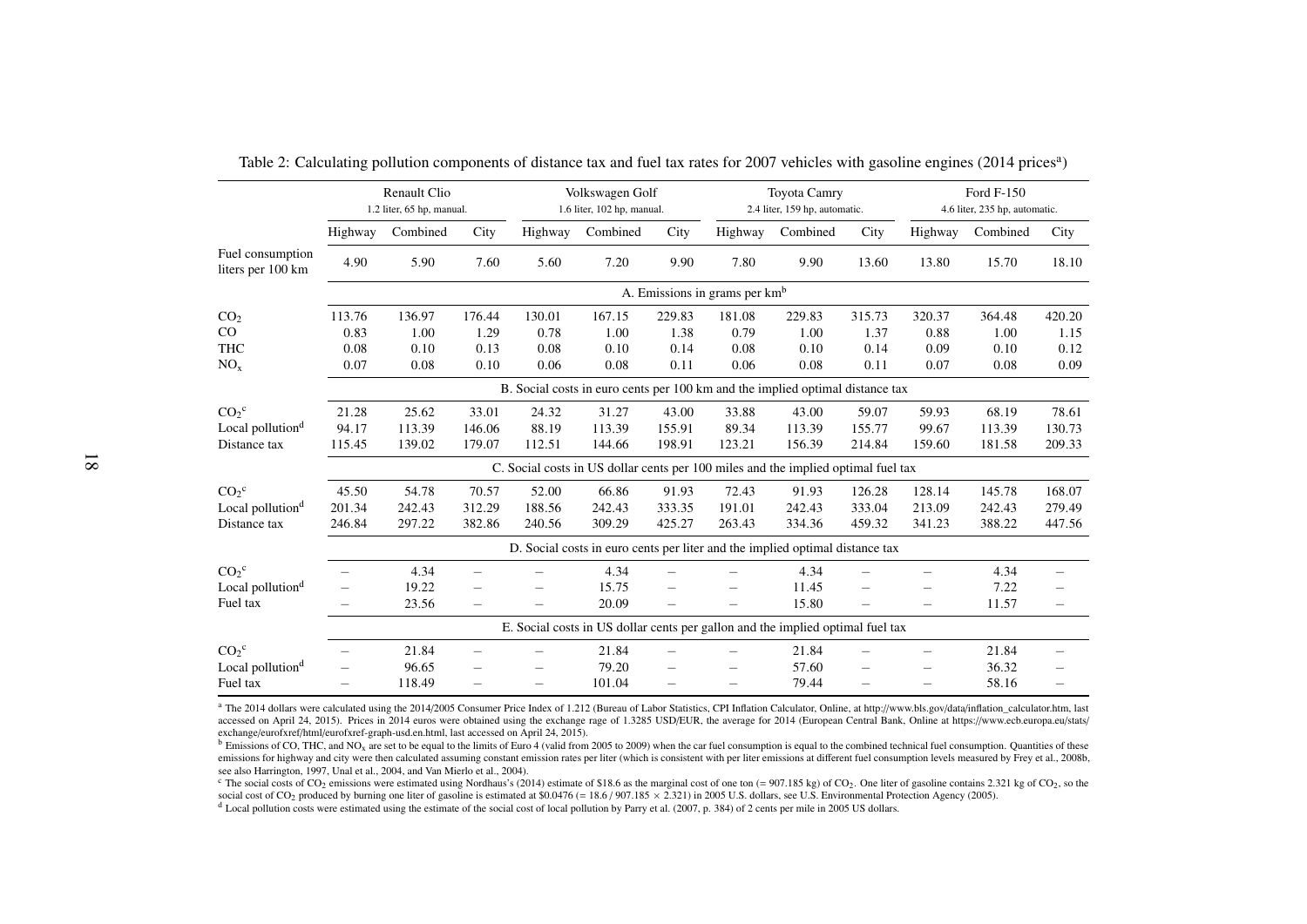US dollar cents per gallon) of gasoline burned in 2014 prices.27 The social costs of local pollution were estimated using the estimate of 2 US dollar cents (2005) per vehicle-mile reported in (Parry et al., 2007).28 Pollution externalities per kilometer are set equal across cars for combined fuel consumption and externalities produced on highway and in a city are calculated assuming constant emission rates per liter. The distance tax capturing the marginal cost of pollution reported in blocks B and C is then the sum of the social costs of  $CO<sub>2</sub>$  and local pollution.

The variation in optimal distance tax is substantial. The optimal tax rate for a Ford F-150 driven in a city is estimated at 209 euro cents per 100 km (448 US dollar cents per 100 miles), which is 30 percent more than the tax for the same vehicle when mostly driven on highways. For a Renault Clio, the difference between city and highway optimal distance taxes is over 55 percent, whereas for the Toyota Camry and VW Golf it is 73 and 77 percent, respectively. These numbers illustrate that even though there is no variation in local pollutants per kilometer across cars, the variation within cars is substantial and explains most of the variation in per kilometer optimal fuel tax within cars.

Blocks D and E report estimates of per liter externalities and implied optimal fuel taxes. As predicted by the model, the optimal tax is negatively related to technical fuel consumption per kilometer. Thus the estimated fuel tax for an F-150 is 11.6 euro cents per liter (58.2 US dollar cents per gallon) of petrol, whereas the optimal tax for a Clio is 23.6 euro cents per liter (118.5 US dollar cents per gallon), almost exactly the double. Owners of Camrys and Golfs should be charged 15.8 and 20.9 euro cents per liter (79.4 and 101.4 US dollar cents per gallon), respectively. Of course, an F-150 owner would eventually pay more fuel tax than a Clio owner, because the effect of F-150's lower social costs per liter of fuel, due to better abatement equipment, will be dominated by three times as much fuel consumption, as apparent from panels B and C.

## 4 Discussion

### 4.1 Caveats and limitations

Three main criticisms may be made of the approach and results in this paper: (i) Fuel taxes are already too high and an additional tax would harm the economy, especially if unilaterally increased. (ii) A car-specific tax may be too costly to implement. (iii) People may not be fully rational, in particular with respect to the proper valuation of future fuel

<sup>27</sup>See Table 2 for details. Nordhaus's (2014) estimates are higher than his earlier estimate of \$12 per ton of  $CO_2$  in Nordhaus (2011) as well as Tol's (2005) recommended upper bound of \$13.6 per ton of  $CO_2$  (both in 2005 US dollars).

<sup>28</sup>These values are consistent with the range of estimates recently reported by Litman (2013) and Palma et al. (2013).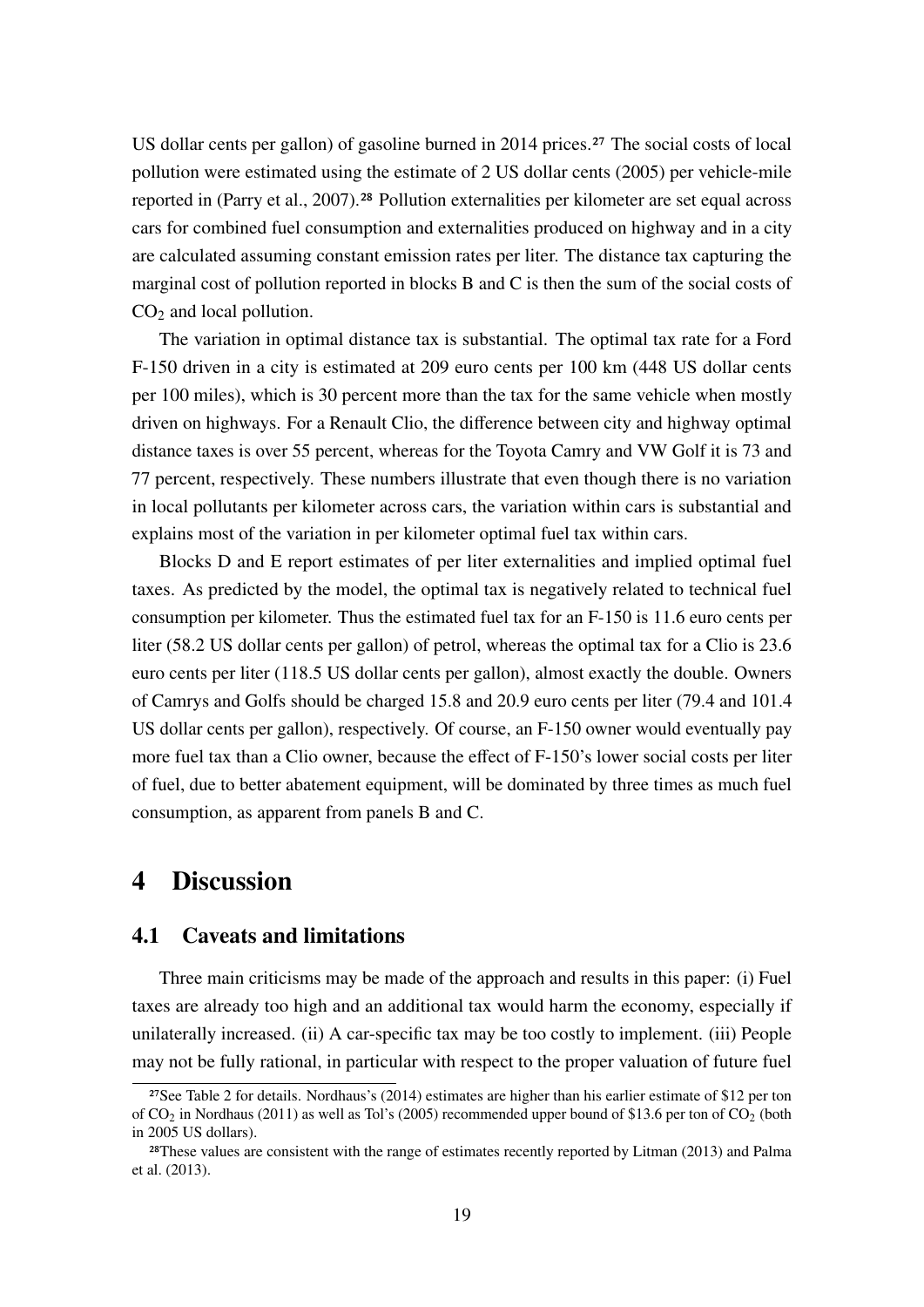savings. (iv) Individuals may not be properly informed or may be unable to change their driving behavior in an economically meaningful way. I now briefly address these concerns.

The analysis does not imply that an additional fuel tax should be imposed on top of existing taxes. Indeed, I suggest that the existing fuel taxes are *de facto* emission taxes, to the extent that they alter the relative prices of driving and put a price on the production of emissions. What the analysis implies is that fuel taxes should be explicitly linked to the social costs of emissions and possibly should be named as such. At the same time, there is substantial variation in fuel taxes across the EU, as apparent from Figure 1; similar variation exists in the US (also see Parry et al., 2007; Sterner, 2007). The analysis in this paper suggests that tax competition in the realm of fuel taxes is unwanted. Thus I believe that the existing EU-wide minimum rates are a good starting point for designing fuel taxes that would price in the emissions. Figure 1 also enables us to compare the optimal tax rates estimated in Table 2 to the existing tax rates. Note, however, that optimal fuel taxes would need to account for other vehicle externalities apart from the pollution components (oil dependence, congestion, and accidents). According to the estimates by (Parry et al., 2007, p. 384), these externalities carry social costs of \$1.80 per gallon (in 2005 USD), which gives 43.4 euro cents per liter of fuel in 2014 prices (229.2 US dollar cents per gallon), hence the implied optimal fuel taxes for Ford F-150 and Renault Clio would be 55.0 and 67.0 euro cents per liter (276.4 and 336.7 US dollar cents per gallon) of petrol, respectively. These estimates must be taken with a pinch of salt; however, the comparison with existing rates in Figure 1 suggests that optimal tax policies are well within the current range of fuel tax rates across the EU. In the US, the current fuel tax on petrol is 42.52 US dollar cents per gallon, which is much less than our estimates of optimal fuel tax, for all four vehicles.

The approach presented here is heavily price-theory oriented and I acknowledge that deficiencies in rationality may bear on the relevance of the results. For instance, shortsighted consumers may inappropriately discount fuel consumption in the long term and thus purchase less efficient cars (Gerard and Lave, 2003; Greene, 2011; Greene et al., 2013). By a similar reasoning, people may undervalue the present value of future savings from more careful driving, which may result in suboptimal driving decisions and irresponsiveness to price incentives. I note that fuel taxes represent shocks to the relative prices of travel, and as such they work not only through substitution effects, but also via income effects. Rationality is not required for the latter to take place (Becker, 1962). Thus, the suggestion that fuel taxes are ineffective due to a lack of consumer rationality, as some have claimed (Fischer et al., 2007; Greene, 2011; Greene et al., 2013), may be incorrect. First, fuel taxes work in the right direction and complement other policies and economic incentives aimed at improving driving behavior, such as driver training, social norms activation, speed limits, on-board driver support systems, and pay-as-you-drive insurance (see e.g. Barkenbus, 2010;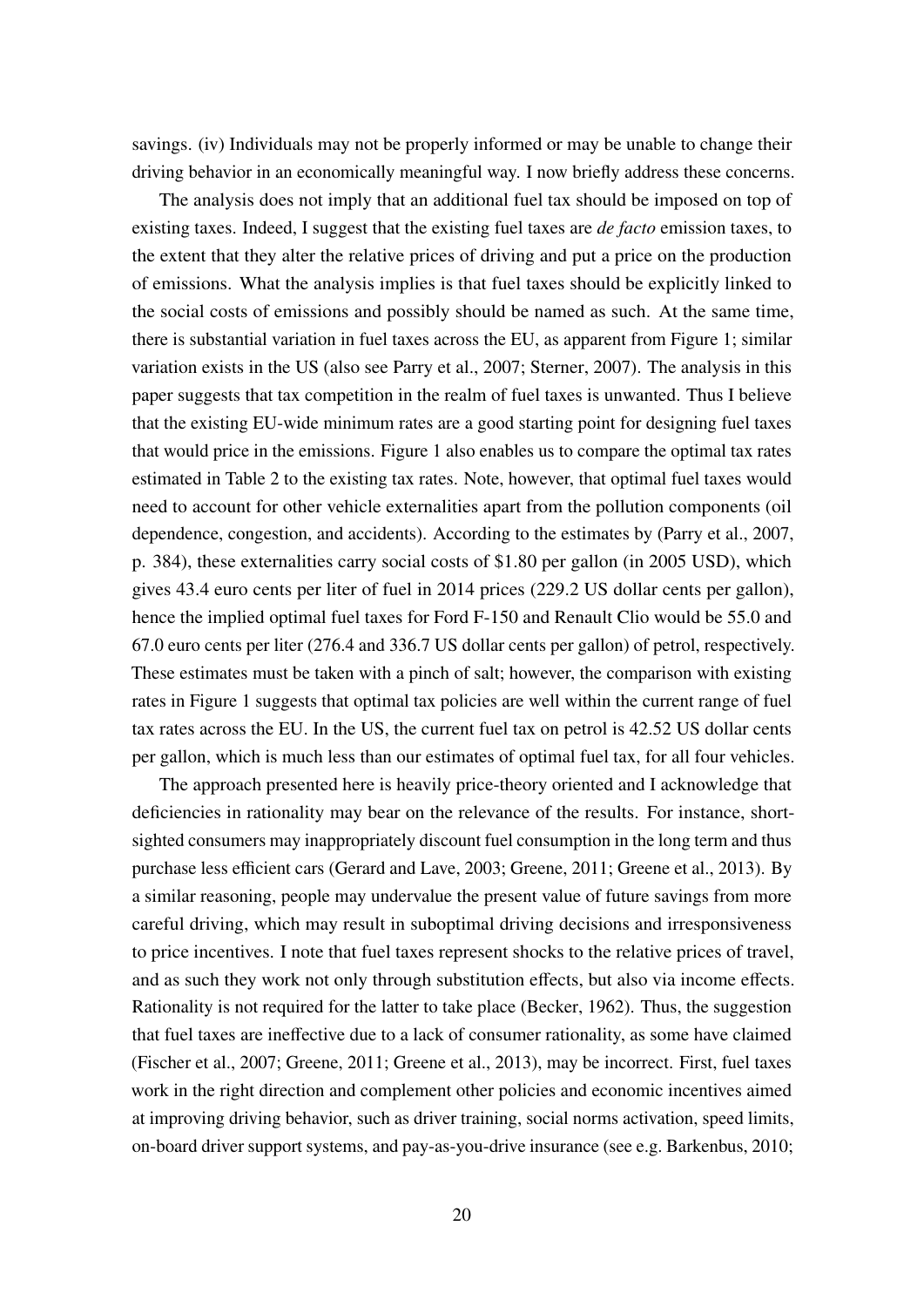

Figure 1: Excise duties of fuels in the EU as of 1 January 2013 (calculations are based on exchange rates from 18 March 2013). Data source: European Commission (2013).

Bolderdijk et al., 2011; Dietz et al., 2009; Onoda, 2009; Thijssen et al., 2014; Vandenbergh and Steinemann, 2007; Wåhlberg, 2007). Second, the lack of responsiveness may not be present in all individuals, and if there is a subpopulation that behaves in accordance with the rational model, fuel taxes would give these people appropriate incentives. Finally, a number of studies shown that people do react to fuel price shocks (e.g. Frondel and Vance, 2009; Frondel et al., 2012; Frondel and Vance, 2013; Goodwin et al., 2004; Grabowski and Morrisey, 2006).

My results suggest that an optimal automobile emissions tax would vary according to fuel type, the emissions standard under which a car was produced, and its technical fuel efficiency, all of which are public-domain information. It is possible to imagine that a fuel tax could be computed at the counter based on this information, which is readily available in each car's technical documentation, and, with today's technology, could be recorded on a credit card, or similar. Even if such a tax was not feasible, a uniform fuel tax would still be a good, even if not optimal, policy. Recall that the optimal fuel tax would, among other things, result in newer and bigger (that is less fuel efficient) cars paying lower tax, as they have more efficient abatement technology (results 7 and 8 in Section 3.2, as well as Table 2 in Section 3.4). If income is negatively correlated with car age and positively correlated with car size, imposing a uniform tax, possibly based on the average characteristics of a vehicle fleet, would result in a redistribution from owners of big cars to owners of small cars and from owners of new cars to owners of old cars. This is because a uniform fuel tax, if set to match the externalities per liter of fuel produced by an average vehicle, would be smaller than the optimal fuel tax for small vehicles and higher than the optimal tax for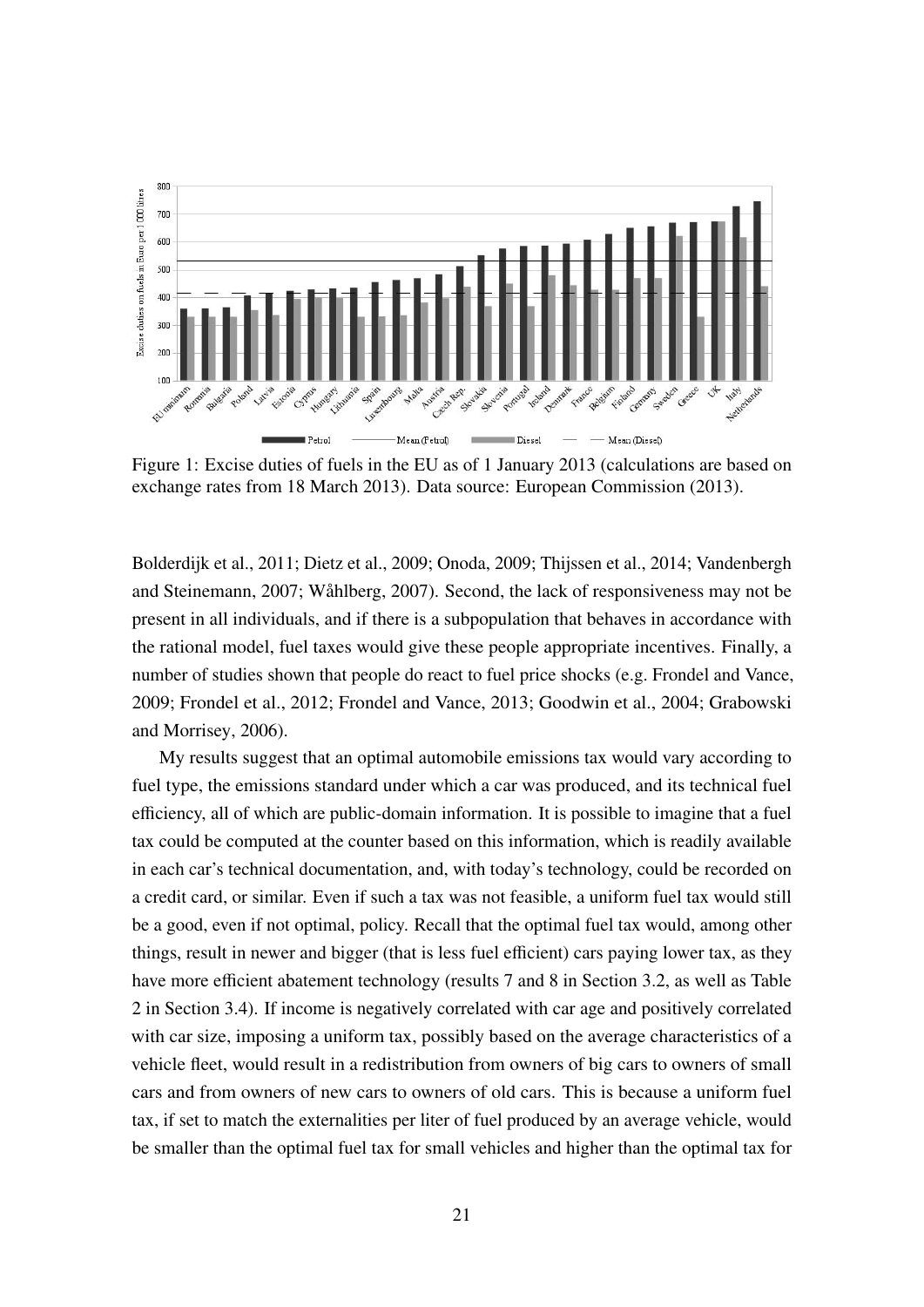large cars. In other words, a uniform fuel tax, relative to the optimal fuel tax, redistributes wealth from the rich to the poor. Finally, there are other externalities that may be positively correlated with car size or income, such as oil dependency and congestion (Parry et al., 2007). Taking these externalities into account would then tilt the optimal fuel tax towards a simple uniform fuel tax. 29

Various authors have noted that fuel efficiency is one of the most saliently communicated parameters of new cars (Crandall, 1992; Kleit, 2004). Analogously, each active driver is probably aware, that the way she drives somehow affects the costs and benefits from getting from A to B, including safety, travel time, and fuel economy. A number of studies have investigated whether individuals' driving habits are amenable to change (Beusen et al., 2009; Barth and Boriboonsomsin, 2009; Gonder et al., 2012; Sato et al., 2010; Takada et al., 2007; Thijssen et al., 2014; Van Mierlo et al., 2004; Wåhlberg, 2007). All of these studies find substantial potential for fuel savings, while those that evaluate long term effects generally find that changes in driving habits can realistically lead to fuel economy savings in the region of 5 to 20 percent (Beusen et al., 2009; Onoda, 2009; Wåhlberg, 2007). True, drivers may not be fully aware about these opportunities, and may even hold wrong beliefs, as argued by Carrico et al. (2009), with respect to the economic benefits and environmental impacts of cold engine idling and restarting the engine. Therefore there is scope for policies aimed at providing drivers with appropriate information and incorporating the principles of efficient driving into driver training (Barkenbus, 2010; Beusen et al., 2009; Onoda, 2009). At the same time, price incentives make this information as well as the implied behavioral changes economically meaningful and should therefore stimulate demand for them.

## 4.2 Some implications for existing policies

The results presented above lend strong support to a fuel tax as an adequate first-choice policy response to address tailpipe externalities. Fuel taxes are widely used, however, they are not explicitly linked to air pollutants or  $CO<sub>2</sub>$  emissions, nor labeled as such.<sup>30</sup> I suggest

<sup>29</sup>Note that, based on the results in Table 2, the opposite argument can be made with respect to a uniform distance tax. Because the optimal distance tax is higher for vehicles with high fuel consumption, a uniform distance tax would be too low for big vehicles and too high for small vehicles, redistributing in the less convenient direction.

Note also, that the vehicle-specificity of the optimal fuel tax is dictated by the fact that pollutant emission limits are defined on per-kilometer basis. If emissions were regulated on per-liter basis, a simple fuel tax would be optimal in our framework.

<sup>30</sup>For instance, fuel taxes in the EU are harmonized together with excise duties on alcohol and tobacco. The harmonization is implemented through EU-wide minimum rates (European Commission, 2013). Although this tax would be ideal, or close to ideal, for pricing in air pollutants and  $CO<sub>2</sub>$ -related externalities, the directive only mentions that taxation of energy products is one of the instruments for achieving the Kyoto Protocol objective (European Commission, 2003, par. 7).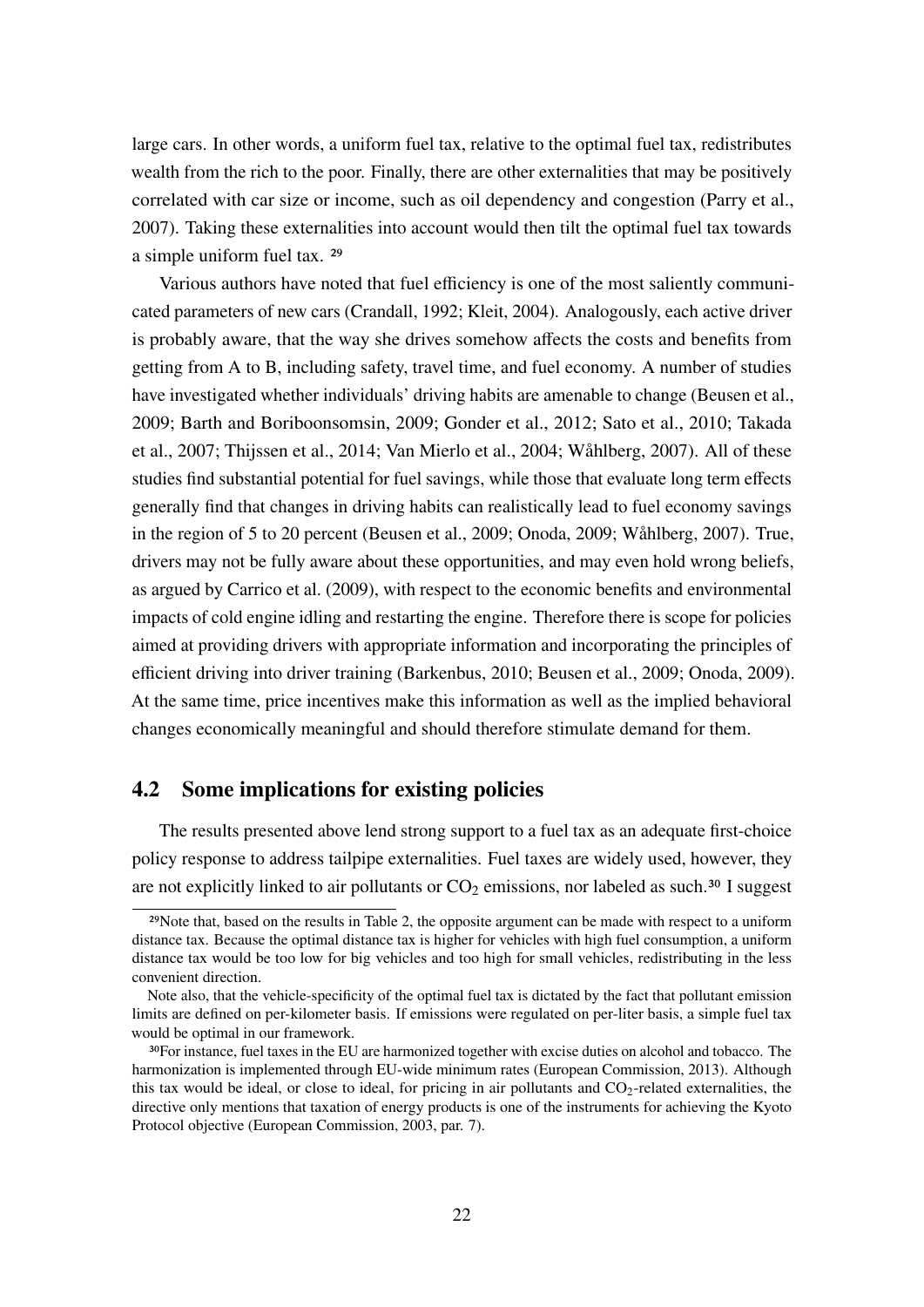a revision of the existing taxes, which would use fuel taxes as a primary tool for addressing car-produced pollution.

At the same time, many countries in Europe impose car registration taxes and annual car taxes based on hypothetical  $CO<sub>2</sub>$  emissions, calculated based on the standardized fuel consumption. For instance, out of 27 EU countries, 13 have a one-time car registration tax and 15 have an annual car tax; nine countries have both (European Automobile Manufacturers Association, 2013). These taxes are independent of the actual amount of externalities a car produces, as they depend neither on the distance traveled nor on the actual fuel consumption. As a result, they affect the marginal costs of car ownership, rather than the marginal costs of emitting  $CO<sub>2</sub>$  or pollution—once paid, they become a sunk cost and are irrelevant in decisions whether to drive an additional journey, or whether to save on fuel consumption. In addition, while these taxes give people incentives to buy fuel efficient cars, the related savings on fuel, as well as savings on the car tax itself, represent a positive income shock. This may increase the number of kilometers driven and weaken incentives to save on fuel consumption. As a result, at least part of the potential positive effect of these taxes on  $CO<sub>2</sub>$  emissions is likely to be lost. These taxes are thus hardly optimal as incentives to curb  $CO<sub>2</sub>$  emissions or air pollution.

Finally, some analysts have expressed concerns that the current system of fuel taxes might be abandoned and replaced by alternative instruments (Frondel et al., 2011; Sterner, 2007). The results in this paper indeed call into question some proposed changes in policies aimed at decreasing car pollution, especially  $CO<sub>2</sub>$  emissions, through distance-based fees or taxes (Greene, 2011; Proost et al., 2009). This includes the European Commission's goal of replacing car registration taxes with annual vehicle taxes based on hypothetical  $CO<sub>2</sub>$  emissions (Kunert and Kuhfeld, 2007). Car registration taxes may make sense if they compensate for consumers' inability to appreciate improvements in fuel economy. However, the existing  $CO_2$ -related annual car taxes should be reconsidered and perhaps dropped in exchange for a more intensive use of fuel taxes that are better instruments for producing appropriate incentives for using a socially optimal amount of fuel.

#### 4.3 Implications for existing models and future research

The results in this paper bear implications for previous as well as future research evaluating automobile externalities and policies. In particular, future studies should explicitly consider accounting for the intensive margin of motor vehicle use. Without aspiring to reevaluate the existing literature, the following implications with regard to the relevance of the intensive margin for the interpretation of the results of previous research may be noted: (i) Studies that propose policies not directly linked to fuel use, most prominently distance taxes and CAFE standards, may be overestimating the benefits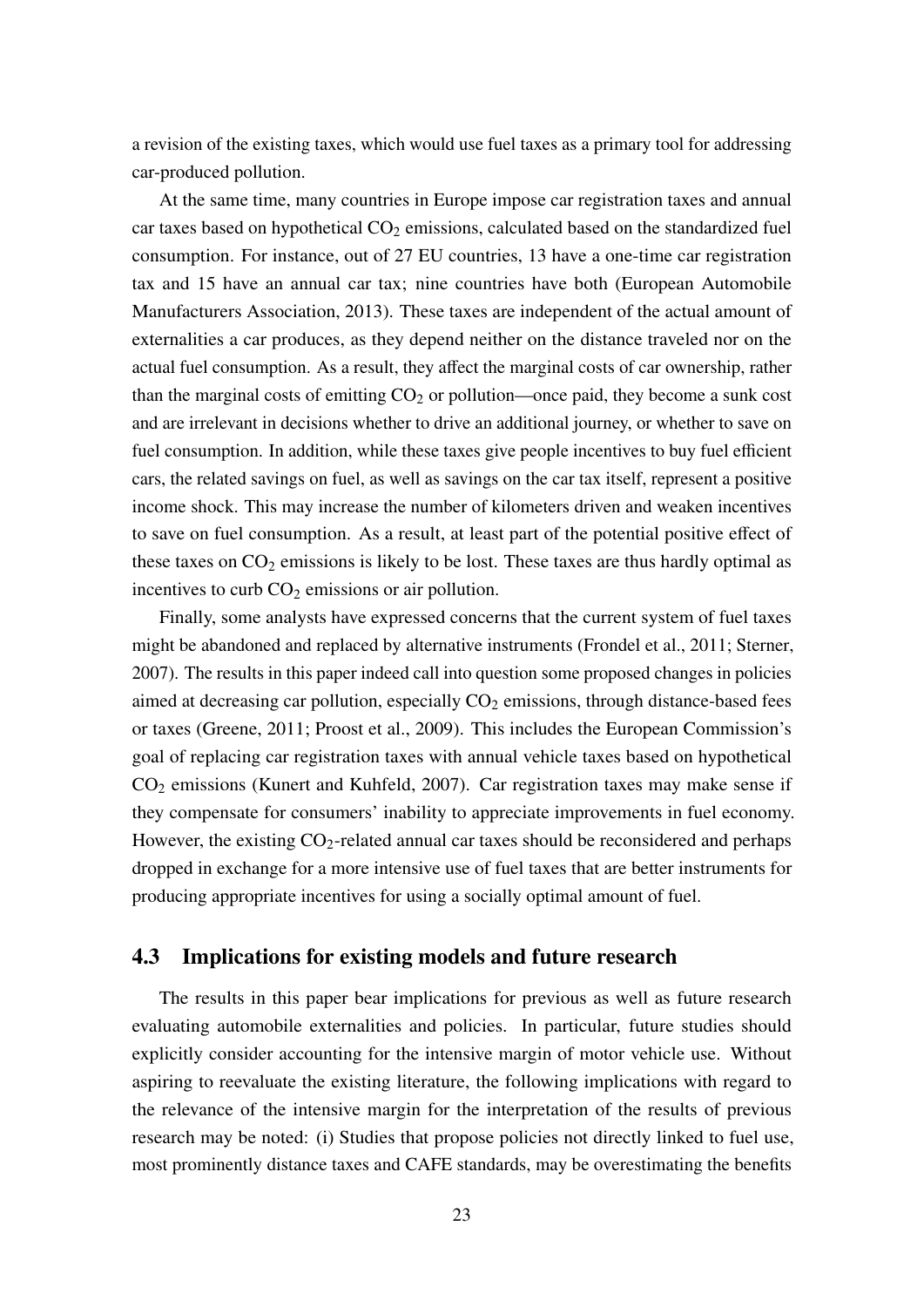of these policies if the intensive margin is unaccounted for (Greene, 2011; Proost et al., 2009). More specifically, as discussed in Section 3.3.4, the rebound effect may understate the driver's reaction to price incentives and the reaction to improvements in technical fuel economy, because these may also affect the intensive margin. (ii) Omission of the intensive margin in studies that evaluate the efficacy of fuel taxes may lead to conservative bias in their estimated effect and may result in overestimation of the optimal fuel tax (Austin and Dinan, 2005; Frondel and Vance, 2013; Parry and Small, 2005; Sterner, 2007). (iii) As the intensive margin appears to be significant, assuming it away in models of driver behavior and general equilibrium models may imply that the specification of the optimization problem is incomplete (Fischer et al., 2007; Fullerton and West, 2002; Parry and Small, 2005). The magnitude of the introduced bias is unknown but the implications for policies are likely to be in the directions suggested by the previous two points.

Future research to investigate the implications of the intensive margin in models of individual driver behavior as well as in general equilibrium settings is needed. The model also shows that apart from the rebound effect, the fuel economy effect is an important parameter, which has been overlooked in the previous research and its importance needs to be further ascertained (see Sections 3.3.1 and 3.3.4). Another opportunity for future research is to study automobile externalities and policies when drivers' behavior produces spillovers to other drivers.<sup>31</sup> Note that these questions arise naturally once attention is given to the intensive margin. These spillover effects have been abstracted from in this study as well as in the cited literature on automobile externalities and policies. Yet, they may interact with alternative policies and carry implications for their relative efficacy.

# 5 Conclusion and policy implications

This paper revisits the problem of automobile emission-related externalities. It contributes to the existing literature by distinguishing actual fuel consumption from the standardized fuel consumption measured in manufacturer's laboratories, and incorporating the actual fuel consumption as a choice variable that affects the size of externalities produced by individual cars. The actual fuel consumption clearly depends on factors under the driver's control and in turn affects the actual amount of air pollutants emitted per kilometer relative to the limits set by the emissions standards. I show that the economic and environmental importance of this often omitted margin is comparable to the importance of the distance driven. Existing research of driver effects on on-road fuel efficiency also points to substantial savings being available through alterations in driver behavior.

<sup>31</sup>See footnote 3 on page 3.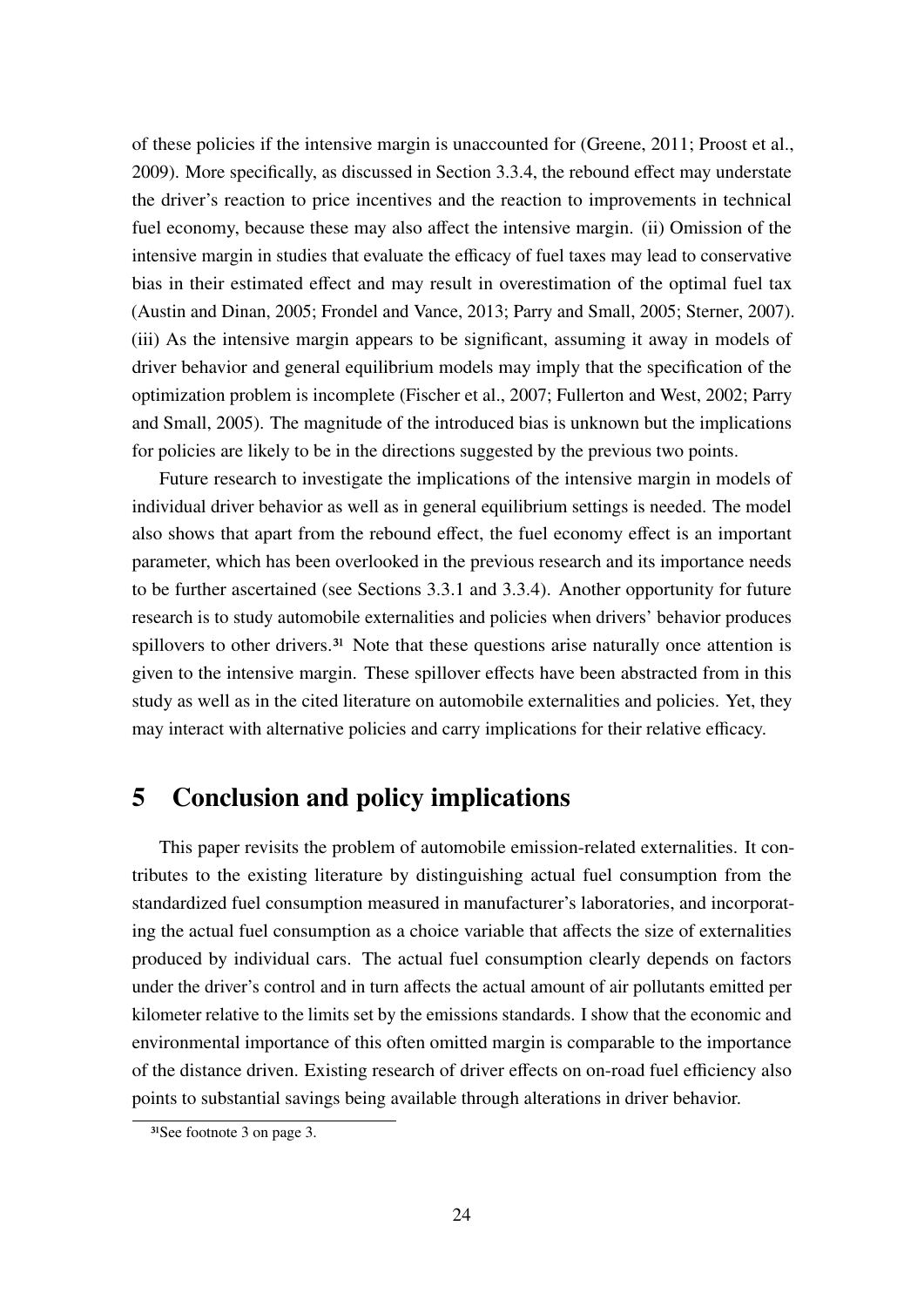The primary implication of this paper is that fuel taxes should remain the core instrument for car pollution control. Other policies, such as a car tax, may complement fuel taxes but are not substitutes. In addition, to the extent that fuel consumption is related to driving style, a higher fuel tax gives people incentives to drive more carefully, which carries potential safety and health benefits. That should, in turn, allow the traffic to flow more smoothly, improving the overall efficiency of road travel. Finally, the intensive margin is an attractive policy target, as it may lead to increased fuel efficiency of the currently operated stock of vehicles; that is faster and cheaper than policies forcing technical improvements in fuel economy, such as CAFE standards and vehicle taxes. I conclude that fuel taxes should be more intensively employed as policies dealing with automobile externalities.

# Acknowledgments

I thank Petr David, Marian Dobranschi, Dušan Drabik, David Driesen, Libor Dušek, Svatopluk Kapounek, Petr Koráb, Tomáš Krištofóry, Marek Litzman, Alfredo Paloyo, Petr Rozmahel, Santanu Sabhapandit, Hans-Bernd Schäfer, three anonymous referees, and participants at the 2014 Annual Conference of the European Association of Law and Economics at Aix-Marseille Université and the 2014 Annual Meeting of the German Law and Economics Association at Ghent University, for their helpful comments and criticism, and Annie Barton for careful editing. All remaining errors should be attributed only to me. This research was funded by the Education for Competitiveness Operational Programme project no. CZ.1.07/2.3.00/30.0031, co-financed by the European Social Fund and the state budget of the Czech Republic.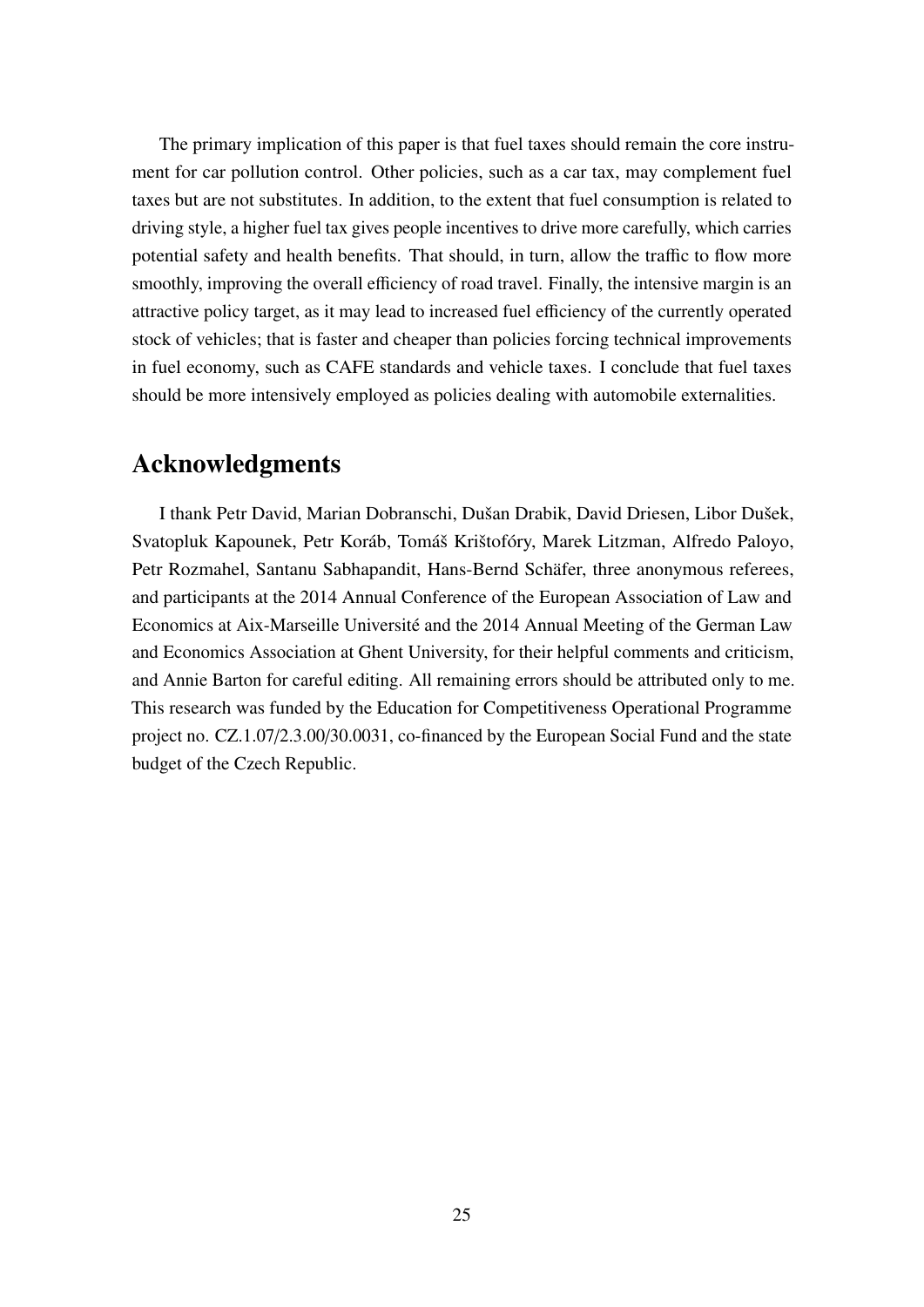## References

- Aarts, L., van Schagen, I., 2006. Driving speed and the risk of road crashes: a review. Accid. Analysis & Prev. 38, 215–224.
- Arceo-Gomez, E.O., Hanna, R., Oliva, P., 2012. Does the effect of pollution on infant mortality differ between developing and developed countries? Evidence from Mexico City. Working Paper no. 18349. National Bureau of Economic Research. Cambridge, MA.
- Austin, D., Dinan, T., 2005. Clearing the air: The costs and consequences of higher CAFE standards and increased gasoline taxes. J. Environ. Econ. Manag. 50, 562–582.
- Barkenbus, J.N., 2010. Eco-driving: An overlooked climate change initiative. Energy Policy 38, 762–769.
- Barth, M., Boriboonsomsin, K., 2009. Energy and emissions impacts of a freeway-based dynamic eco-driving system. Transp. Res. Part D: Transp. Environ. 14, 400–410.
- Becker, G.S., 1962. Irrational behavior and economic theory. J. Polit. Econ. 70, 1–13.
- van Benthem, A., 2015. What is the optimal speed limit on freeways? J. Public Econ. 124, 44–62.
- Beusen, B., Broekx, S., Denys, T., Beckx, C., Degraeuwe, B., Gijsbers, M., Scheepers, K., Govaerts, L., Torfs, R., Panis, L.I., 2009. Using on-board logging devices to study the longer-term impact of an eco-driving course. Transp. Res. Part D: Transp. Environ. 14, 514–520.
- Bin, S., Dowlatabadi, H., 2005. Consumer lifestyle approach to US energy use and the related  $CO<sub>2</sub>$  emissions. Energy Policy 33, 197–208.
- Bolderdijk, J.W., Knockaert, J., Steg, E.M., Verhoef, E.T., 2011. Effects of Pay-As-You-Drive vehicle insurance on young drivers' speed choice: results of a Dutch field experiment. Accid. Analysis & Prev. 43, 1181–1186.
- Carrico, A.R., Padgett, P., Vandenbergh, M.P., Gilligan, J., Wallston, K.A., 2009. Costly myths: An analysis of idling beliefs and behavior in personal motor vehicles. Energy Policy 37, 2881–2888.
- Chan, T.L., Ning, Z., 2005. On-road remote sensing of diesel vehicle emissions measurement and emission factors estimation in Hong Kong. Atmospheric Environ. 39, 6843–6856.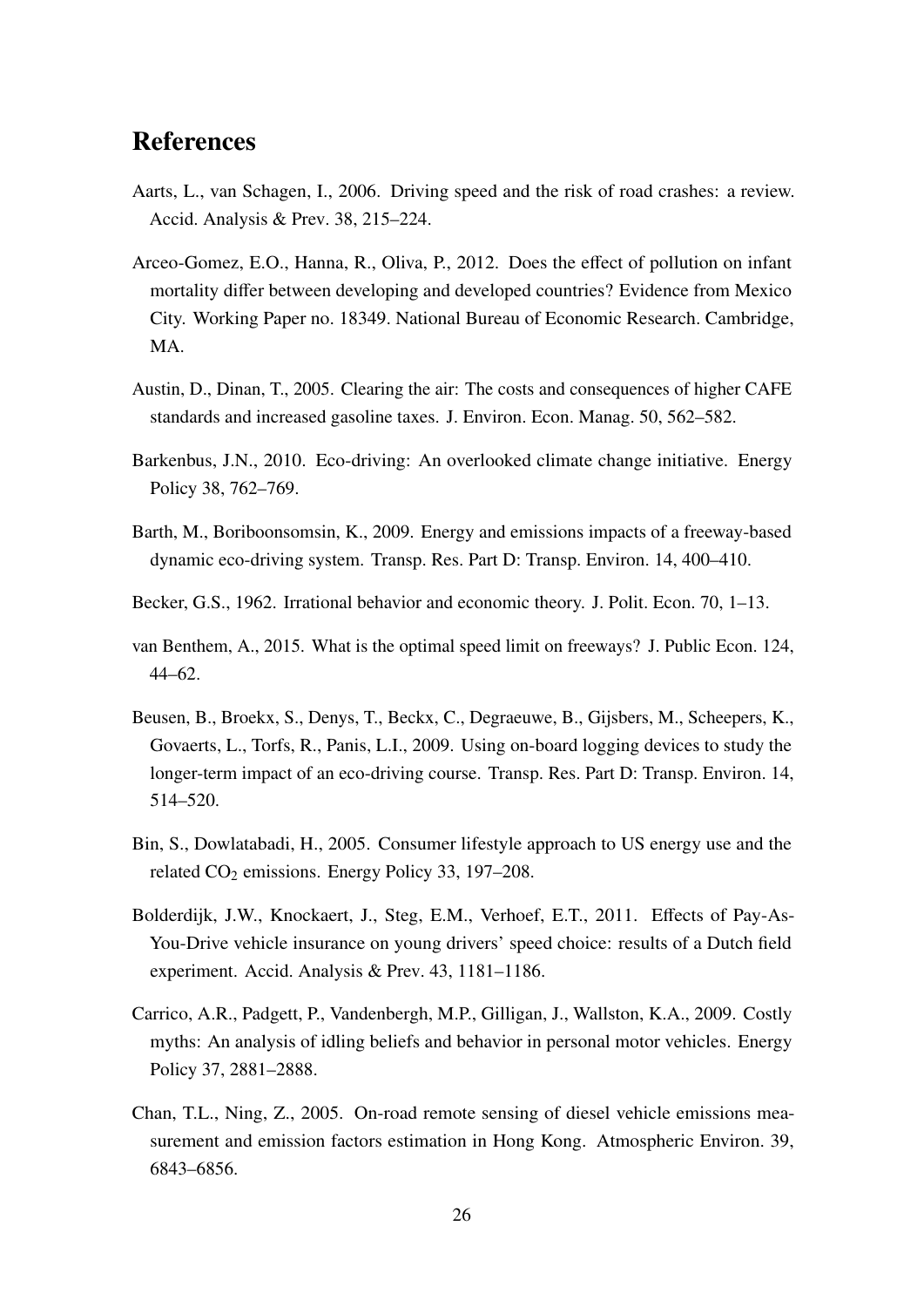- Chen, Y., Ebenstein, A., Greenstone, M., Li, H., 2013. Evidence on the impact of sustained exposure to air pollution on life expectancy from China's Huai River policy. Proc. Natl. Acad. Sci. 110, 12936–12941.
- Crandall, R.W., 1992. Policy watch: corporate average fuel economy standards. J. Econ. Perspectives 6, 171–180.
- Dietz, T., Gardner, G.T., Gilligan, J., Stern, P.C., Vandenbergh, M.P., 2009. Household actions can provide a behavioral wedge to rapidly reduce US carbon emissions. Proc. Natl. Acad. Sci. 106, 18452–18456.
- European Automobile Manufacturers Association, 2013. Overview of CO2-based motor vehicle taxes in the EU. Online at http://www.acea.be/publications/ article/overview-ofco2-based-motor-vehicle-taxes-in-the-eu (last accessed on May 1, 2015). Brussels, 4 April 2013.
- European Commission, 2003. Council Directive 2003/96/EC of 27 October 2003: restructuring the Community framework for the taxation of energy products and electricity. Official Journal of the European Union. Brussels, 31 October 2003.
- European Commission, 2013. Excise duty tables. Online at http://ec.europa.eu/taxation\_customs/index\_en.htm (last accessed on February 25, 2014). Brussels, 1 July 2013.
- Fischer, C., Harrington, W., Parry, I.W.H., 2007. Should automobile fuel economy standards be tightened? Energy J. 28, 1–29.
- Frey, H.C., Kim, K., Pang, S.H., Rasdorf, W.J., Lewis, P., 2008a. Characterization of realworld activity, fuel use, and emissions for selected motor graders fueled with petroleum diesel and B20 biodiesel. J. Air & Waste Manag. Assoc. 58, 1274–1287.
- Frey, H.C., Zhang, K., Rouphail, N.M., 2008b. Fuel use and emissions comparisons for alternative routes, time of day, road grade, and vehicles based on in-use measurements. Environ. Sci. & Technol. 42, 2483–2489.
- Frondel, M., Ritter, N., Vance, C., 2012. Heterogeneity in the rebound effect: further evidence for Germany. Energy Econ. 34, 461–467.
- Frondel, M., Schmidt, C.M., Vance, C., 2011. A regression on climate policy: The European Commission's legislation to reduce  $CO<sub>2</sub>$  emissions from automobiles. Transp. Res. Part A: Policy Pract. 45, 1043–1051.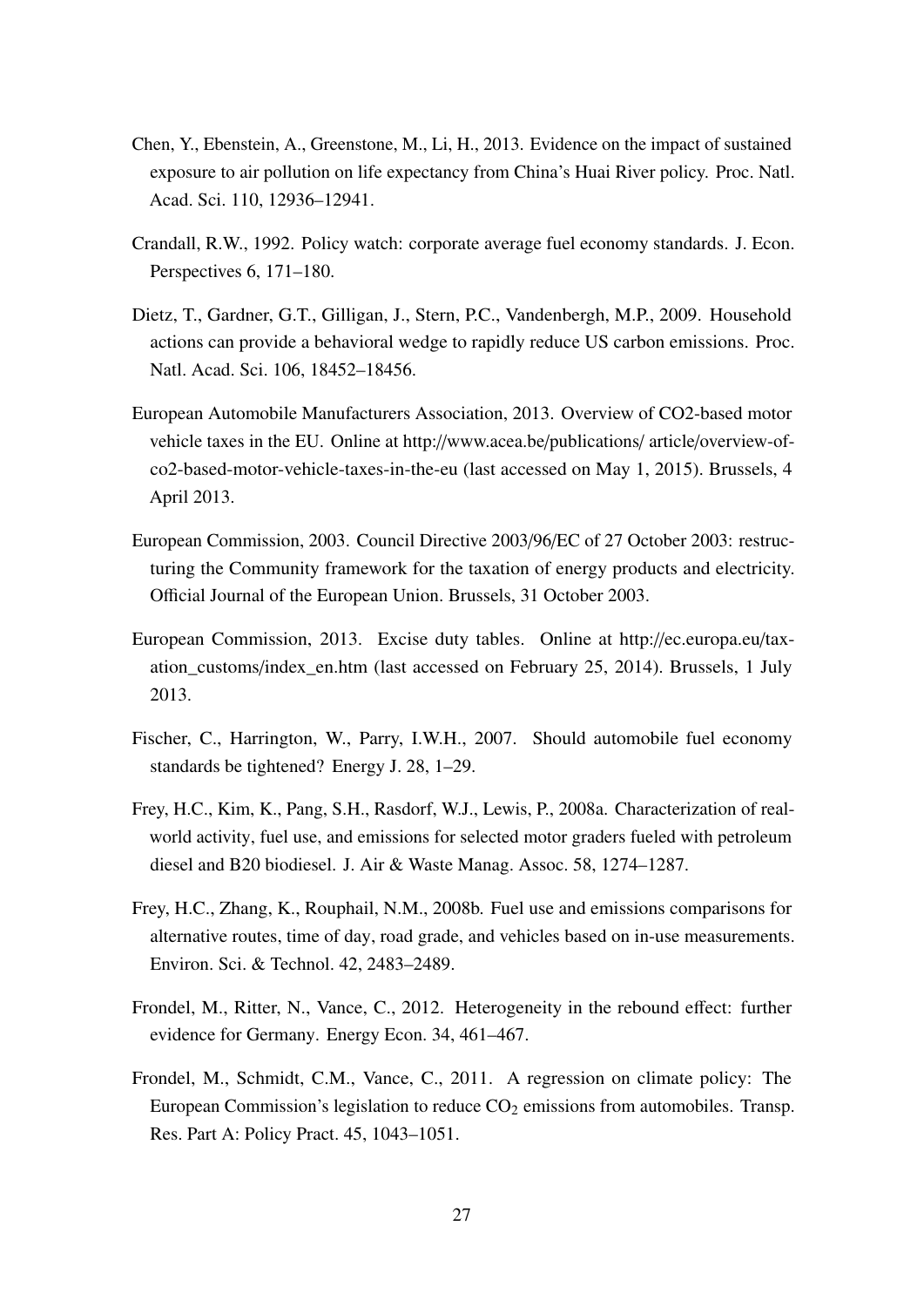- Frondel, M., Vance, C., 2009. Do high oil prices matter? Evidence on the mobility behavior of German households. Environ. Resour. Econ. 43, 81–94.
- Frondel, M., Vance, C., 2010. Driving for fun? Comparing the effect of fuel prices on weekday and weekend fuel consumption. Energy Econ. 32, 102–109.
- Frondel, M., Vance, C., 2013. Fuel taxes versus efficiency standards an instrumental variable approach. Ruhr Economic Papers no. 445. Rheinisch-Westfälisches Institut für Wirtschaftsforschung. Essen, Germany.
- Fullerton, D., West, S.E., 2002. Can taxes on cars and on gasoline mimic an unavailable tax on emissions. J. Environ. Econ. Manag. 43, 135–157.
- Gardner, G.T., Stern, P.C., 2008. The short list: the most effective actions U.S. households can take to curb climate change. Environ. 50, 12–25.
- Gauderman, W.J., Avol, E., Lurmann, F., Kuenzli, N., Gilliland, F., Peters, J., McConnell, R., 2005. Childhood asthma and exposure to traffic and nitrogen dioxide. Epidemiol. 16, 737–743.
- Gerard, D., Lave, L., 2003. The economics of CAFE reconsidered: a response to CAFE critics and a case for fuel economy standards. Working paper. AEI-Brookings Joint Center for Regulatory Studies, Regulatory Analysis 03-10.
- Giblin, S., McNabola, A., 2009. Modelling the impacts of a carbon emission-differentiated vehicle tax system on  $CO<sub>2</sub>$  emissions intensity from new vehicle purchases in Ireland. Energy Policy 37, 1404–1411.
- Gonder, J., Earleywine, M., Sparks, W., 2012. Analyzing vehicle fuel saving opportunities through intelligent driver feedback. SAE Technical Paper 2012-01-0494. SAE International. Warrendale, PA.
- Goodwin, P., Dargay, J., Hanly, M., 2004. Elasticities of road traffic and fuel consumption with respect to price and income: a review. Transp. Rev. 24, 275–292.
- Grabowski, D.C., Morrisey, M.A., 2006. Do higher gasoline taxes save lives? Econ. Lett. 90, 51–55.
- Greene, D.L., 2011. What is greener than a VMT tax? The case for an indexed energy user fee to finance us surface transportation. Transp. Res. Part D: Transp. Environ. 16, 451–458.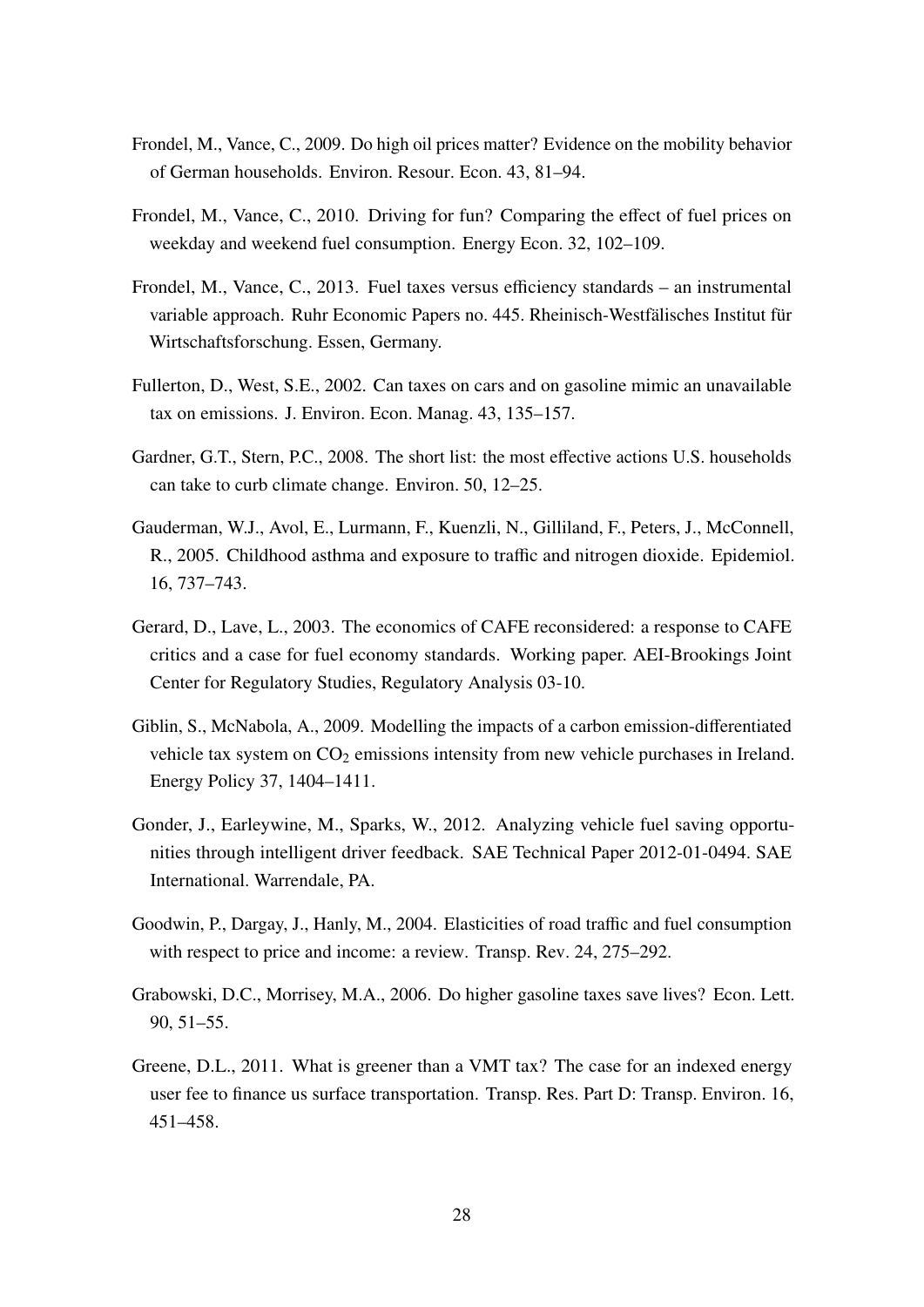- Greene, D.L., 2012. Rebound 2007: Analysis of U.S. light-duty vehicle travel statistics. Energy Policy 41, 14–28.
- Greene, D.L., Evans, D.H., Hiestand, J., 2013. Survey evidence on the willingness of U.S. consumers to pay for automotive fuel economy. Energy Policy 61, 1539–1550.
- Harrington, W., 1997. Fuel economy and motor vehicle emissions. J. Environ. Econ. Manag. 33, 240–252.
- Huo, H., Yao, Z., Zhang, Y., Shen, X., Zhang, Q., Ding, Y., He, K., 2012. On-board measurements of emissions from light-duty gasoline vehicles in three mega-cities of China. Atmospheric Environ. 49, 371–377.
- Innes, R., 1996. Regulating automobile pollution under certainty, competition, and imperfect information. J. Environ. Econ. Manag. 31, 219–239.
- International Energy Agency,  $2014. CO<sub>2</sub>$  emissions from fuel combustion. Technical Report. Organisation for Economic Co-operation and Development. Paris.
- Karplus, V.J., Paltsev, S., Babiker, M., Reilly, J.M., 2013. Should a vehicle fuel economy standard be combined with an economy-wide greenhouse gas emissions constraint? Implications for energy and climate policy in the United States. Energy Econ. 36, 322–333.
- Khazzoom, J.D., 1995. An econometric model of the regulated emissions for fuel-efficient new vehicles. J. Environ. Econ. Manag. 28, 190–204.
- Kleit, A.N., 2004. Impacts of long-range increases in the fuel economy (CAFE) standard. Econ. Inq. 42, 279–294.
- Ko, J., Guensler, R., Hunter, M., 2010. Analysis of effects of driver/vehicle characteristics on acceleration noise using GPS-equipped vehicles. Transp. Res. Part F: Traffic Psychol. Behav. 13, 21–31.
- Kobayashi, S., Plotkin, S., Ribeiro, S.K., 2009. Energy efficiency technologies for road vehicles. Energy Effic. 2, 125–137.
- Kunert, U., Kuhfeld, H., 2007. The diverse structures of passenger car taxation in Europe and the EU Commissions proposal for reform. Transp. Policy 14, 306–316.
- Litman, T.A., 2013. Air pollution, in: Transportation Cost and Benefit Analysis: Techniques, Estimates and Implications. Second ed. Victoria Transport Policy Institute, Victoria, Canada, pp. 1–33.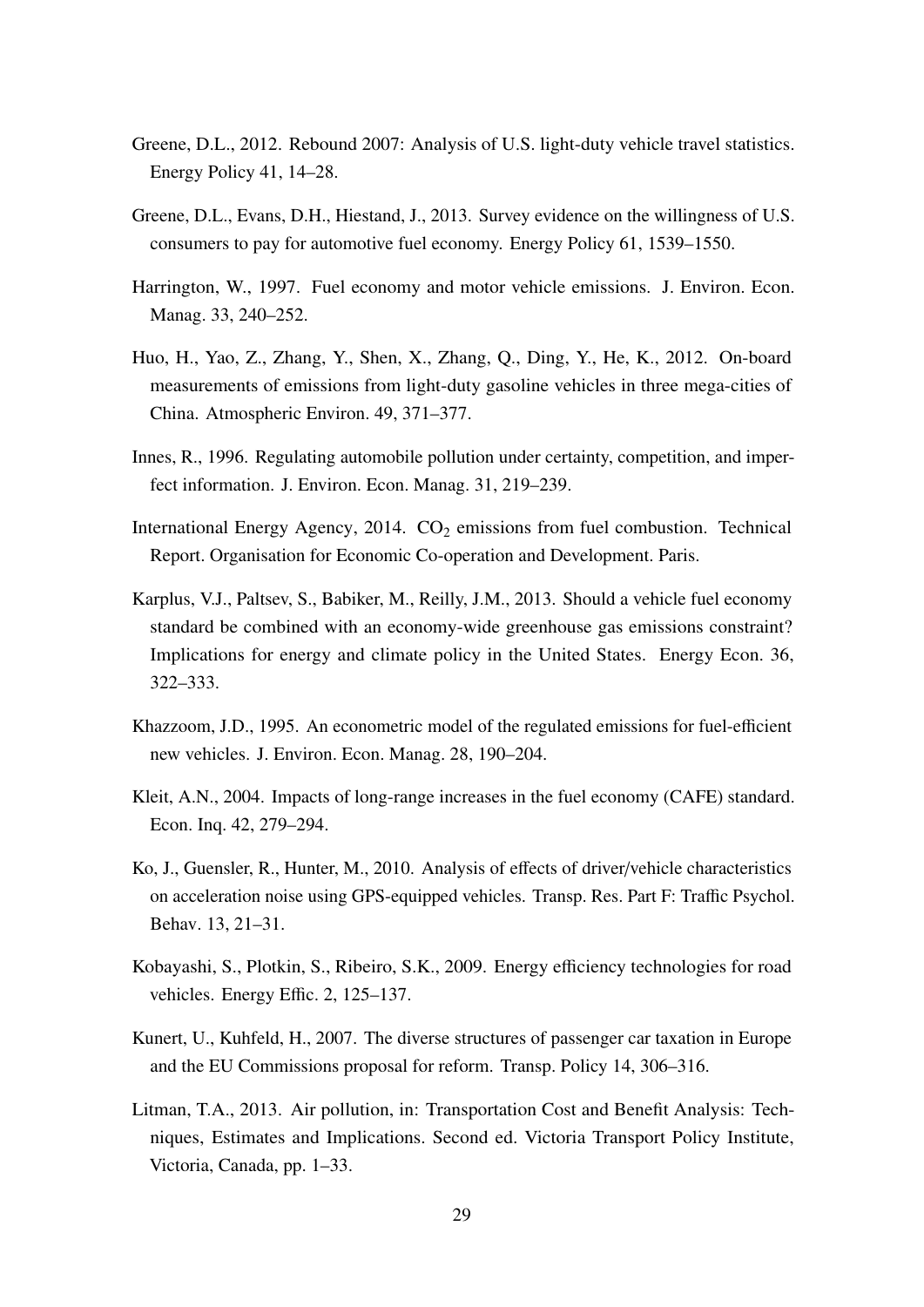- Montag, J., 2014. A radical change in traffic law: effects on fatalities in the Czech Republic. J. Public Heal. 36, 539–545.
- Ning, Z., Cheung, C.S., Lu, Y., Liu, M.A., Hung, W.T., 2005. Experimental and numerical study of the dispersion of motor vehicle pollutants under idle condition. Atmospheric Environ. 39, 7880–7893.
- Nordhaus, W., 2014. Estimates of the social cost of carbon: concepts and results from the DICE-2013R model and alternative approaches. J. Assoc. Environ. Resour. Econ. 1, 273–312.
- Nordhaus, W.D., 2011. Estimates of the social cost of carbon: background and results from the RICE-2011 model. Working Paper no. 17540. National Bureau of Economic Research. Cambridge, MA.
- Onoda, T., 2009. IEA policies—G8 recommendations and an afterwards. Energy Policy 37, 3823–3831.
- Palma, A.D., Lindsey, R., Quinet, E., Vickerman, R., 2013. A Handbook of Transport Economics. Edward Elgar Publishing, Cheltenham, UK.
- Parry, I.W.H., Small, K.A., 2005. Does Britain or the United States have the right gasoline tax? Am. Econ. Rev. 95, 1276–1289.
- Parry, I.W.H., Walls, M., Harrington, W., 2007. Automobile externalities and policies. J. Econ. Lit. 45, 373–399.
- Pindyck, R.S., 2013. Climate change policy: what do the models tell us? J. Econ. Lit. 51, 860–872.
- Proost, S., Delhaye, E., Nijs, W., Regemorter, D.V., 2009. Will a radical transport pricing reform jeopardize the ambitious EU climate change objectives? Energy Policy 37, 3863–3871.
- Sato, S., Suzuki, H., Miya, M., Iida, N., 2010. Analysis of the effect of eco-driving with early shift-up on real-world emission. SAE Technical Paper 2010-01-2279. SAE International. Warrendale, PA.
- Stern, N., 2013. The structure of economic modeling of the potential impacts of climate change: grafting gross underestimation of risk onto already narrow science models. J. Econ. Lit. 51, 838–859.